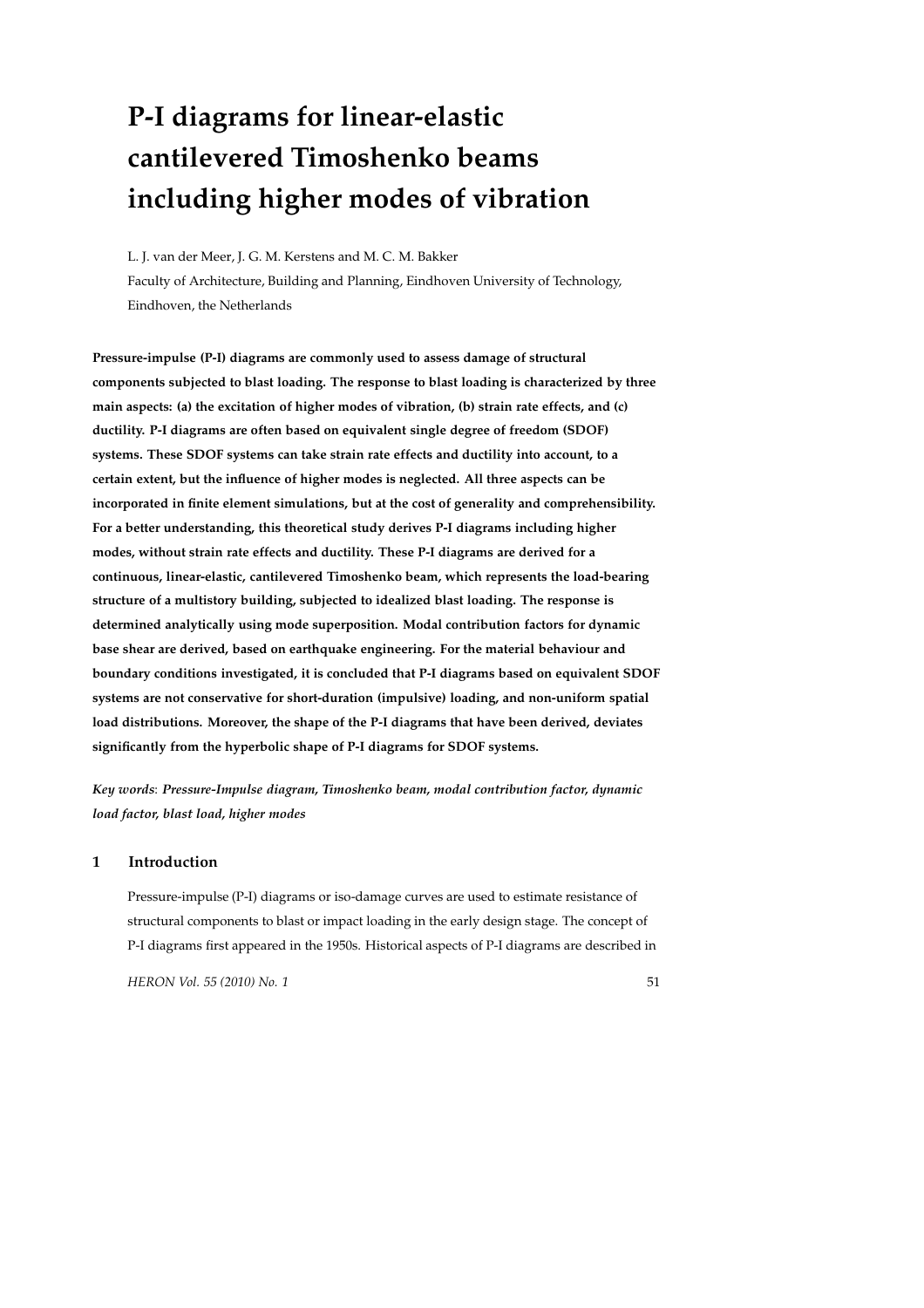Abrahamson and Lindberg [1976]. P-I diagrams are applicable to any type of non-periodic dynamic load with a finite duration. The structure or structural component to which this load is applied should have an unambiguous damage criterion. However, it is possible to combine P-I diagrams for different failure modes (e.g. shear and bending failure), as shown in Ma et al. [2007]. Text books featuring P-I diagrams (such as Smith and Hetherington [1994] and Kappos [2002]) are often based on equivalent single degree of freedom (SDOF) systems. P-I diagrams based on SDOF systems are directly linked to the dynamic load factor (DLF). Both the derivation of the DLF and the equivalent SDOF systems can be found in Biggs [1964]. A SDOF model is based on the assumption that the dynamic response of the structure or structural component is mainly determined by a single, dominant response mode. P-I diagrams for SDOF systems depend on the natural frequency of the system, the defined damage criterion, the pulse shape, and the material behaviour.

The influence of the pulse shape on the P-I diagram for a linear-elastic SDOF system was investigated in Li and Meng [2002a] and for an elastic-plastic SDOF system in Li and Meng [2002b]. Elastic-plastic hardening and softening SDOF systems have also been investigated recently by Fallah and Louca [2007]. Most investigations only consider decaying idealized blast loads (pulse shapes that begin with maximum pressure). For these types of pulse shape, the SDOF P-I diagram has a hyperbolic shape. Pulse shapes with finite rise time result in P-I diagrams that are not of a hyperbolic shape, as shown in Smith and Hetherington [1994]. When the material behaviour and the pulse shape become too complex for an analytical solution, P-I diagrams can be derived numerically, as described by Krauthammer et al. [2008]. It can be concluded that P-I diagrams are generally derived from equivalent SDOF systems, which are deduced from structural components (or structures). Since the influence of higher modes is ignored in these systems, it is expected that the P-I diagrams will fail to predict behaviour of the actual structure, when it is loaded in the impulse regime.

In Karthaus and Leussink [1983], the importance of the higher modes for the dynamic response is shown for a simply supported beam subjected to a uniformly distributed load. The necessity of taking shear deformation and rotary inertia into account when higher modes are important, is also demonstrated. In text books on the subject of blast loaded structures (such as Bangash [1993], Smith and Hetherington [1994] and Kappos [2002]) as well as design manuals (such as for example the design manual of the US Army, Navy and Air Force [1990]), the consequences of neglecting higher modes in constructing P-I diagrams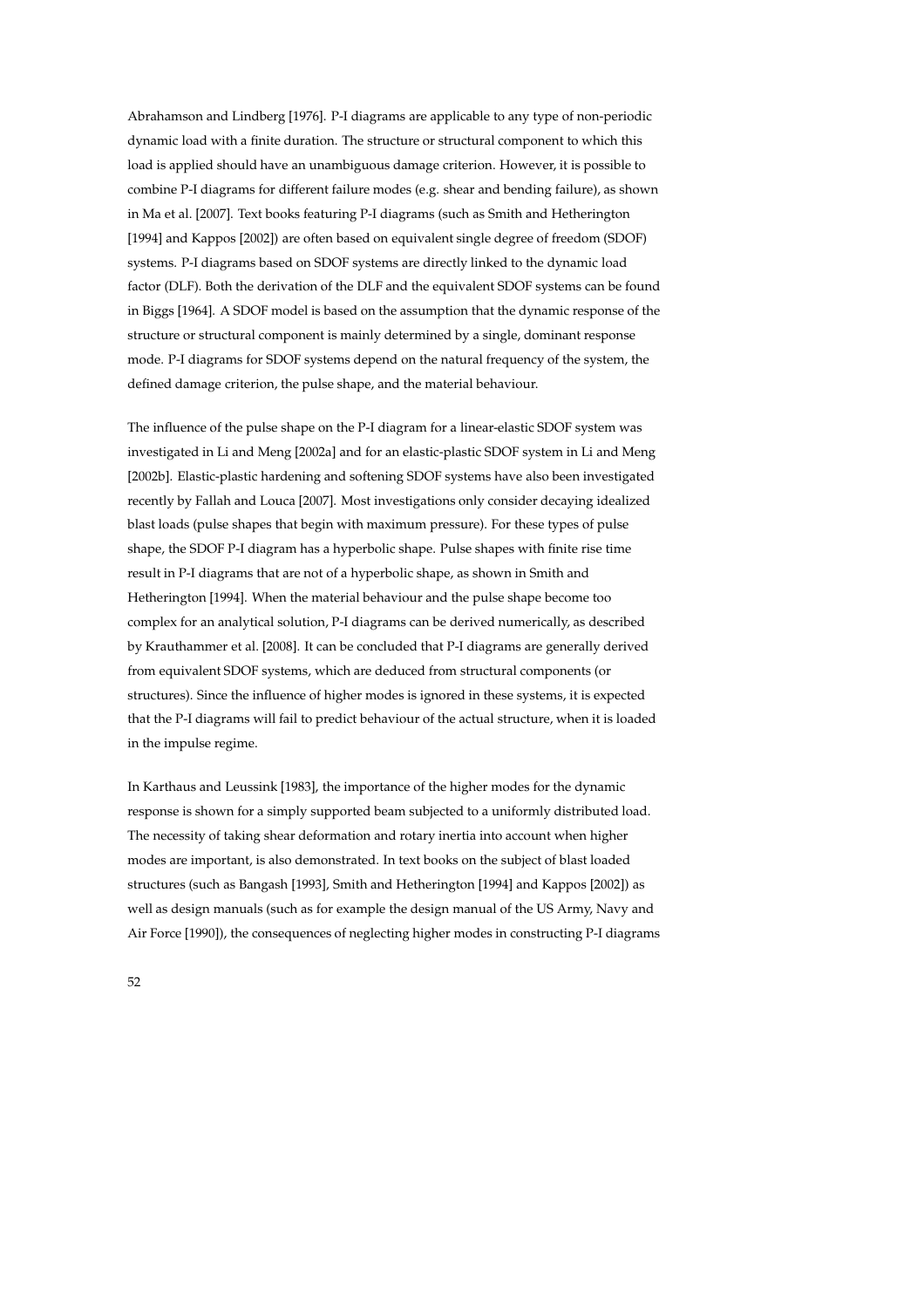are not sufficiently emphasized. Only in VROM [2003] the applicability of P-I diagrams is limited to  $t_d/T_1 > 0.1$  (blast duration / first natural period) and a uniform load distribution.

In Shi et al. [2008], P-I diagrams are determined for reinforced concrete columns subjected to blast loads using the program LS-DYNA, including higher modes, elastic-plastic hardening, and strain rate effects. A comparison is made with the SDOF approach of Fallah and Louca [2007], which includes neither strain rate effects, nor higher modes. Therefore it is unclear whether the differences between the results from these two approaches are caused by strain rate effects, higher modes, or both. Furthermore, Shi et al. [2008] assume that the shape of the P-I diagram including higher modes is hyperbolic, and this shape is fitted to the data from the finite element (FE) analysis by curve fitting. To separate the influence of the inclusion of higher modes from other influences, this theoretical study investigates the forced dynamic response of a continuous Timoshenko beam in the elastic regime, with and without the inclusion of higher modes. The Timoshenko beam represents a multistory building, and includes shear deformation and rotary inertia. The assumption of linear-elastic material behaviour allows for the use of the mode superposition method to determine the dynamic response. Strain-rate effects are neglected. More information about the derivation of the Timoshenko beam from the multistory building structure can be found in Van der Meer [2008].

The rest of this paper is structured as follows. In Sections 2 and 3 the P-I diagram and the Equivalent SDOF Method (ESM) are introduced. In Section 4, the mode shapes and natural frequencies are derived according to Han et al. [1999], and forced response is treated in Section 5. Modal contribution factors for base shear and base moment are obtained in Section 6, by adapting a method described in Chopra [1995] for earthquake engineering. The determination of dynamic response including higher modes, using these modal contribution factors, is referred to as the Modal Contribution Factor Method (MCFM). In Section 7, this method is compared to the Equivalent SDOF Method. Instead of the maximum transverse deflection, which is commonly used to determine P-I diagrams for equivalent SDOF systems, the maximum dynamic base shear is used to define the P-I diagram, *including higher modes*, in Section 8. Approximation of the asymptotes of the P-I diagram, as well as the influence of slenderness and spatial load distribution on these asymptotes, are also discussed in this section. Assumptions, on which the results in this paper are based, are given in Section 9. A discussion, conclusions and recommendations for further research are given in Sections 10, 11 and 12 respectively.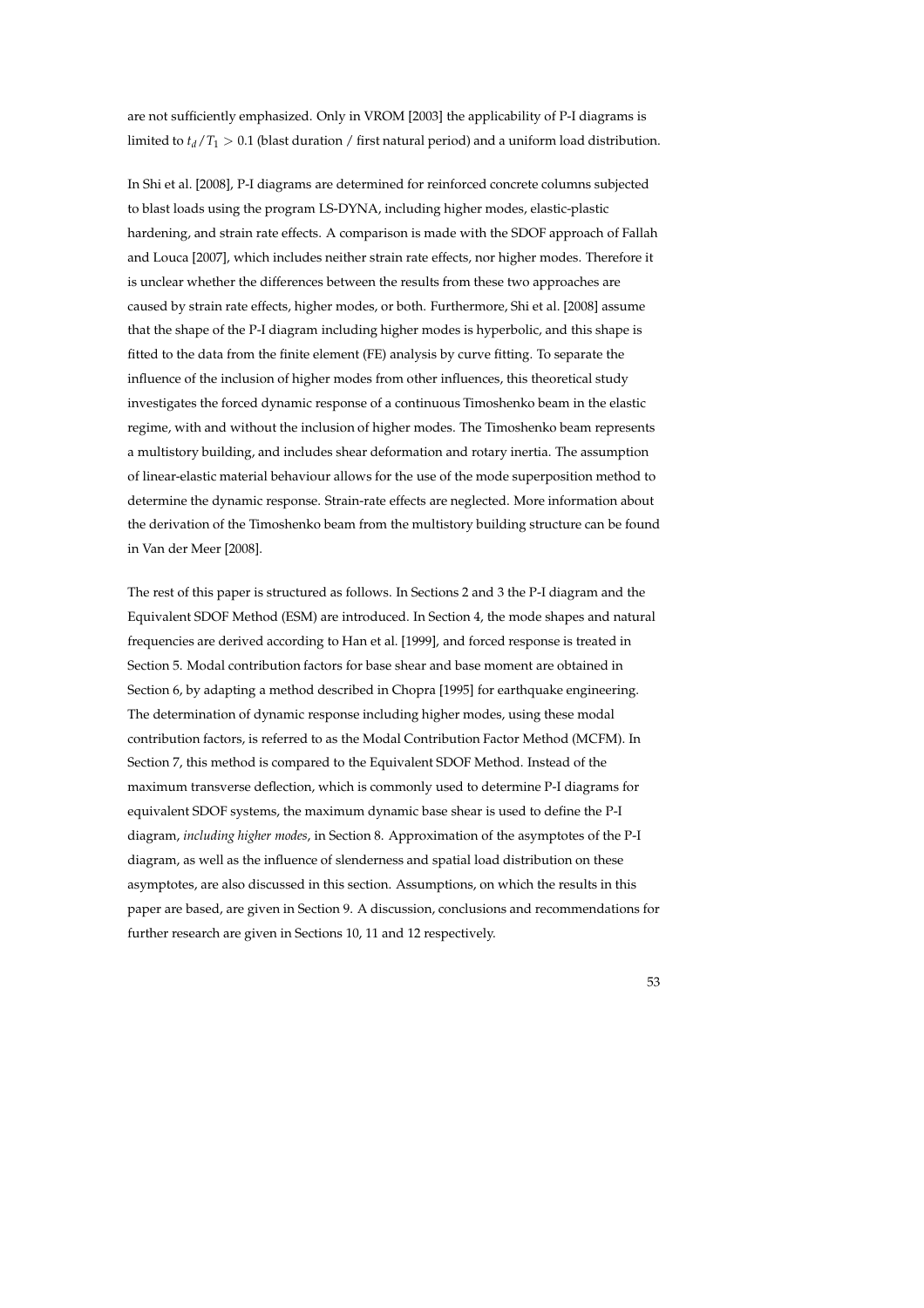#### **2 Introduction to P-I diagrams**

Much information about P-I diagrams can be found in the references given in the introduction. In spite of this, a short introduction to the pressure-impulse diagram will be given in this section. The term *pressure-impulse diagram* is somewhat misleading, because it is also used in literature for load-impulse diagrams. However, the principle of both diagrams is the same. The diagram determined in this paper is a dimensionless load-impulse diagram, which is shown schematically in Figure 1.



*Figure 1: Schematic f*  $-i$  $-i$ *diagram for pulse shapes with maximum at t = 0* 

If *f* is the dimensionless load, then the dimensionless impulse *i*, which is the area of the pulse shape, can be written as  $βf\bar{t}_d$  for any pulse shape, in which  $\bar{t}_d = ω_1t_d$  is the dimensionless blast duration. *β* is a pulse shape factor between 0 and 1 (*β* = 1 indicates a rectangular pulse shape, and  $β = 1/2$  a triangular pulse shape).  $ω_1$  is the first natural frequency in rad/s. For a given pulse shape, every  $\bar{t}_d$  value corresponds to a straight line through the origin of the *i* − *f* −plane. On each of these lines, three of which are given in Figure 1, a point can be obtained by equating the maximum dynamic response and the defined damage criterion. All these points together define the *f* − *i*−diagram.

The maximum dynamic SDOF response is  $r_{dyn} = r_{st} \bar{D}_{1;max}$ , in which  $r_{st}$  is the static response, and  $\bar{D}_{1;max}$  is the first maximum of the time-dependent dynamic load factor  $\bar{D}_1(\bar{t})$ (which is given in (13) for the pulse shape of Figure 4).  $\bar{D}_{1;max}$  is called the dynamic load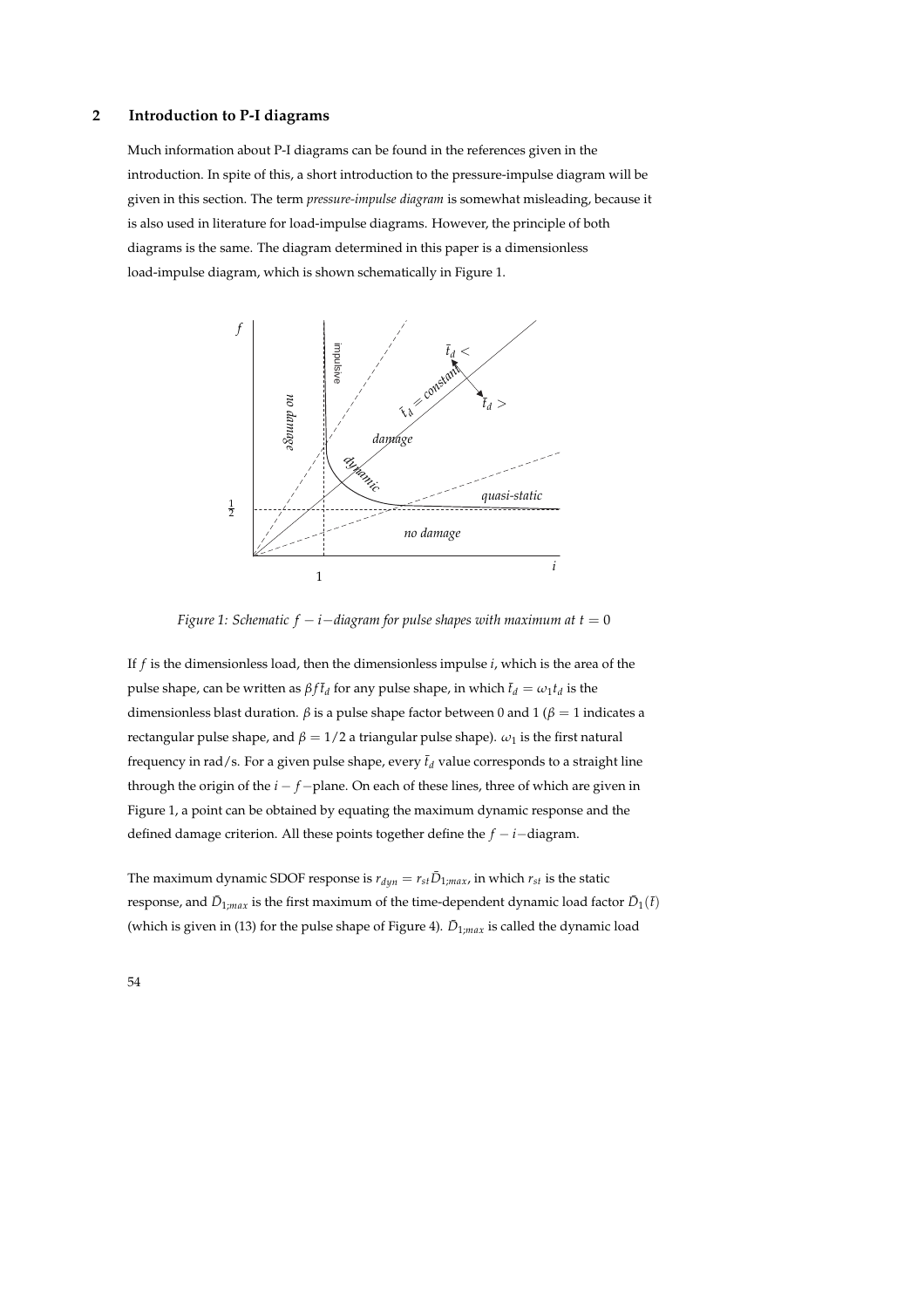factor (DLF). If the damage criterion is  $r_{dyn} = r_c$ , in which  $r_c$  is the critical response, then

$$
\frac{r_{dyn}}{r_c} = \frac{r_{st}\bar{D}_{1;max}}{r_c} = 1 \quad \rightarrow \quad \frac{r_{st}}{r_c} = \frac{1}{\bar{D}_{1;max}} = f \tag{1}
$$

The dynamic load factor  $\bar{D}_{1;max}$ , is a function of the dimensionless blast duration  $\bar{t}_d$ , and depends on the pulse shape. The static response *rst* depends only on the applied load, hence the dimensionless load can be defined as  $f = r_{st}/r_c$ .

The area left and below the curve, which defines the  $f - i -$ diagram, gives all possible combinations of *f* and *i* for which the damage criterion is not exceeded (*no damage*). The area right and above the curve, gives all possible combination of *f* and *i* for which the damage criterion is exceeded (*damage*). *Damage* and *no damage* areas are given in Figure 1. In literature, P-I-diagrams are sometimes referred to as iso-damage curves, because several curves can be drawn in the same diagram to represent different damage levels.

Since  $\bar{t}_d = \omega_1 t_d = 2\pi t_d / T_1$ , the dimensionless blast duration  $\bar{t}_d$  is proportional to the ratio of the blast duration  $t_d$  and the fundamental natural period  $T_1$  of the structure. For low values of  $t_d/T_1$ , the response equals impulse response, so  $\bar{D}_{1,max} = \bar{t}_d/2$  and  $i = 1$ , which is called the *impulse* asymptote. For high values of  $t_d/T_1$ , the pulse shape approaches a step force (if the pulse shape has its maximum at  $t = 0$ ), for which  $\bar{D}_{1;max} = 2$  and  $f = 1/2$ , which is called the *quasi-static* asymptote. If  $t_d/T_1 \approx 1$ , the response is neither impulse nor quasi-static, and this is called the *dynamic* regime. The three regimes of the *f* − *i*−diagram, *impulse*, *quasi-static* and *dynamic*, are given in Figure 1. The *f* − *i*−diagram in this section is typical for SDOF response. Numerical determination of a *f* − *i*−diagram including higher modes is treated in Section 8.

### **3 Introduction to the Equivalent SDOF Method**

The Equivalent SDOF Method can be found in for example Biggs [1964]. As an introduction to Section 7 a short explanation of the Equivalent SDOF Method is given here. The method is based on energy equivalence between the continuous beam, as shown in Figure 2a, and an equivalent SDOF spring-mass system, as shown in Figure 2b. In Figure 2a, *H* is the height of the beam in *x*-direction,  $P(x, t)$  is the load distribution over the beam,  $y(x, t)$  is the transverse deflection of the beam, *E I* is the bending stiffness, *GA* is the shear stiffness, *m* is the beams mass per unit length, and *x* is the axial coordinate of the beam from clamped to free end. In Figure 2b, *Keq* is the equivalent stiffness, *Meq* is the equivalent mass, *Feq*(*t*) is the equivalent load, and  $y(t)$  is the displacement (degree of freedom or DOF).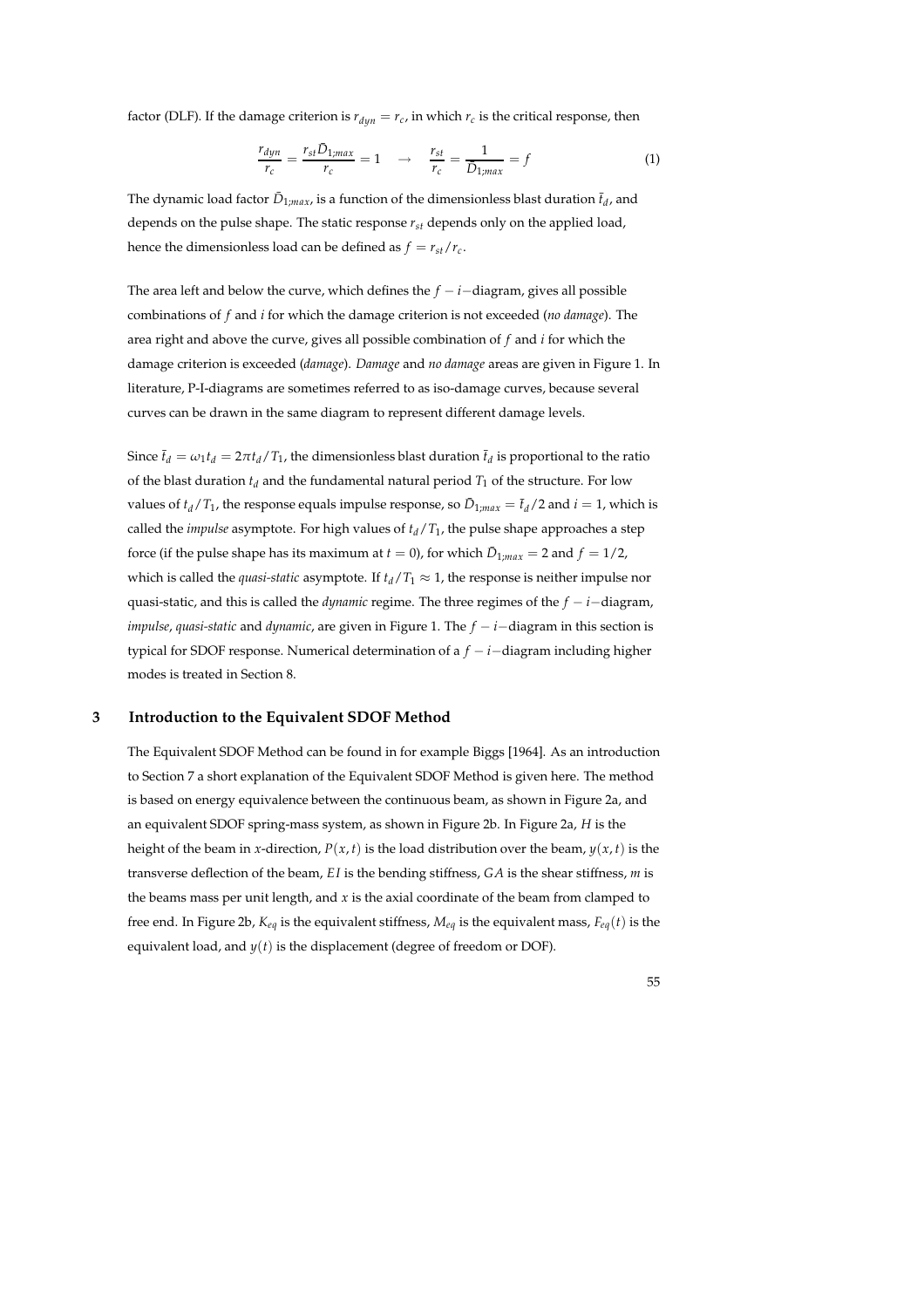

*Figure 2: Equivalent SDOF Method*

The equivalent SDOF systems has the following properties:

$$
y = \frac{F_{eq}}{K_{eq}} \qquad \omega_1 = \sqrt{\frac{K_{eq}}{M_{eq}}} \qquad y(t) = y\bar{D}_1(t) \tag{2}
$$

in which  $\omega_1$  is the first natural frequency in rad/s, and  $\bar{D}_1(t)$  is the time dependent dynamic load factor, which is dependent of the pulse shape, the blast duration *t<sup>d</sup>* , and the natural frequency *ω*1. The equivalent mass *Meq* is determined by equating kinetic energy of both systems, the equivalent load *Feq* is obtained by equating work done in both systems, and the equivalent stiffness *Keq* is obtained by equating strain energy of both systems. The time variation of the force and displacement is assumed to be similar for both systems. Hence it can be ignored in these equations. To be able to determine the equivalent mass, load and stiffness, a shape function  $y(x)$  should be chosen for the beam, and this shape function should be related to the displacement *y* of the equivalent SDOF system. Usually the maximum deflection is chosen as the degree of freedom, so that  $y = y(H)$  for a cantilevered beam.

The shape function  $y(x)$  should satisfy the boundary conditions of the beam. Two shape functions that satisfy these conditions are the static deflected shape  $y_{st}(x)$  due to the load  $P(x)$ , and the dynamic deflected shape in the first mode  $y_1(x)$ , which is the first mode shape multiplied by a constant. If  $y_{st}(x)$  is used, the static deflection of the equivalent SDOF system is exact, but the natural frequency is overestimated. Since  $y_{st}(x)$  depends on the load distribution  $P(x)$ , the natural frequency  $\omega_1$  would also depend on  $P(x)$ , which is incorrect. On the other hand, if  $y_1(x)$  is used, the natural frequency of the equivalent SDOF system is exact, but the static deflection is approximated, because  $y_1(x)$  is an approximation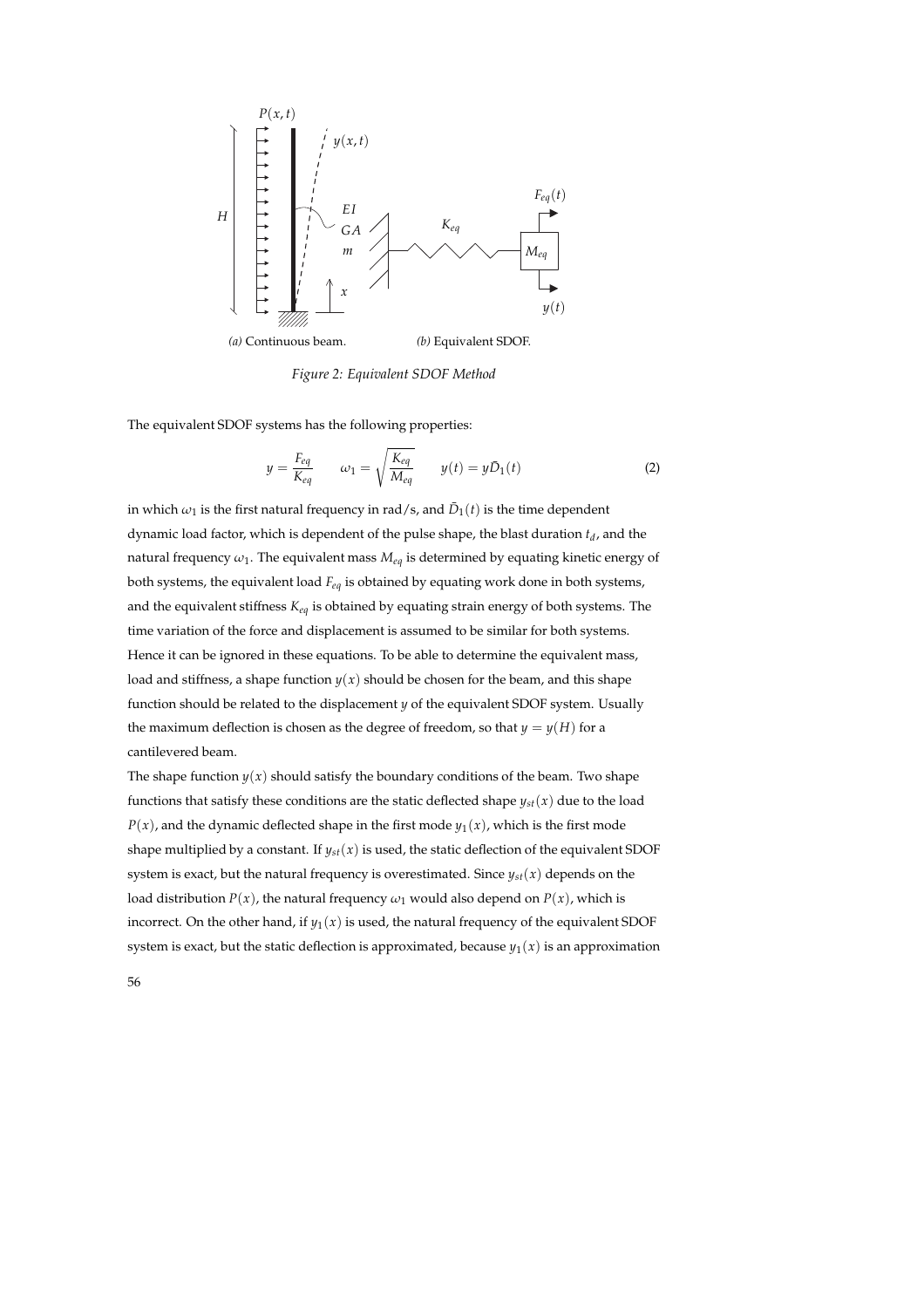of  $y_{st}(x)$  for all but one unique load distribution. For non-uniform load distributions,  $y_{st}(x)$ and  $y_1(x)$  differ more than for a uniform load distribution. For this reason, only uniform load distribution is allowed in VROM [2003].

The consequences of the selected shape function for the P-I diagram are as follows. If  $y_{st}(x)$ is used, the impulse asymptote is approximated, because it is governed by  $\omega_1$ , which is overestimated. If  $y_1(x)$  is used, the quasi-static asymptote is approximated, because it is governed by the static deflection. The equivalent SDOF system only yields exact results when  $y_1(x)$  and  $y_{s}(x)$  are equal, which is only true for one specific load distribution  $P(x)$ . For all other load distributions, higher modes have contributions to the response. This is one of several reasons to take into account the influence of higher modes.

## **4 Mode shapes and natural frequencies of a transversely vibrating cantilevered Timoshenko beam**

The mode shapes of a transversely vibrating clamped-free Timoshenko beam, which includes shear deformation and rotary inertia, are derived according to Han et al. [1999]. The beam is shown in figure 2a. Mode shapes and natural frequencies of a Timoshenko beam are dependent on a geometry parameter *s* and a material parameter *γ*. These are defined as

$$
s = H\sqrt{\frac{A}{I}} \tag{3}
$$

$$
\gamma = \sqrt{\frac{E}{G}} \tag{4}
$$

in which *A* is the area of the beam cross section, *I* is the second moment of area of the beam cross section, *E* is the Young's modulus, and *G* is the shear modulus.

The Timoshenko beam has two dependent mode shapes for every *n th* mode, namely *Wn*(*x*), which is the transverse deflection of the  $n^{th}$  mode including shear deflection, and  $\Psi_n(x)$ , which is the rotation due to bending moment of the *n th* mode. The mode shapes are given in dimensionless form with  $\bar{x} = x/H$  and  $\bar{W}_n = W_n/H$ .  $\Psi_n$  is in radians and thus dimensionless.

The mode shapes are functions of the dimensionless wave numbers  $a_n$  and  $b_n$ , which depend on *s* and *γ*, and are the solution sets of the frequency equation. The frequency equation is dependent on the boundary conditions of the Timoshenko beam. For a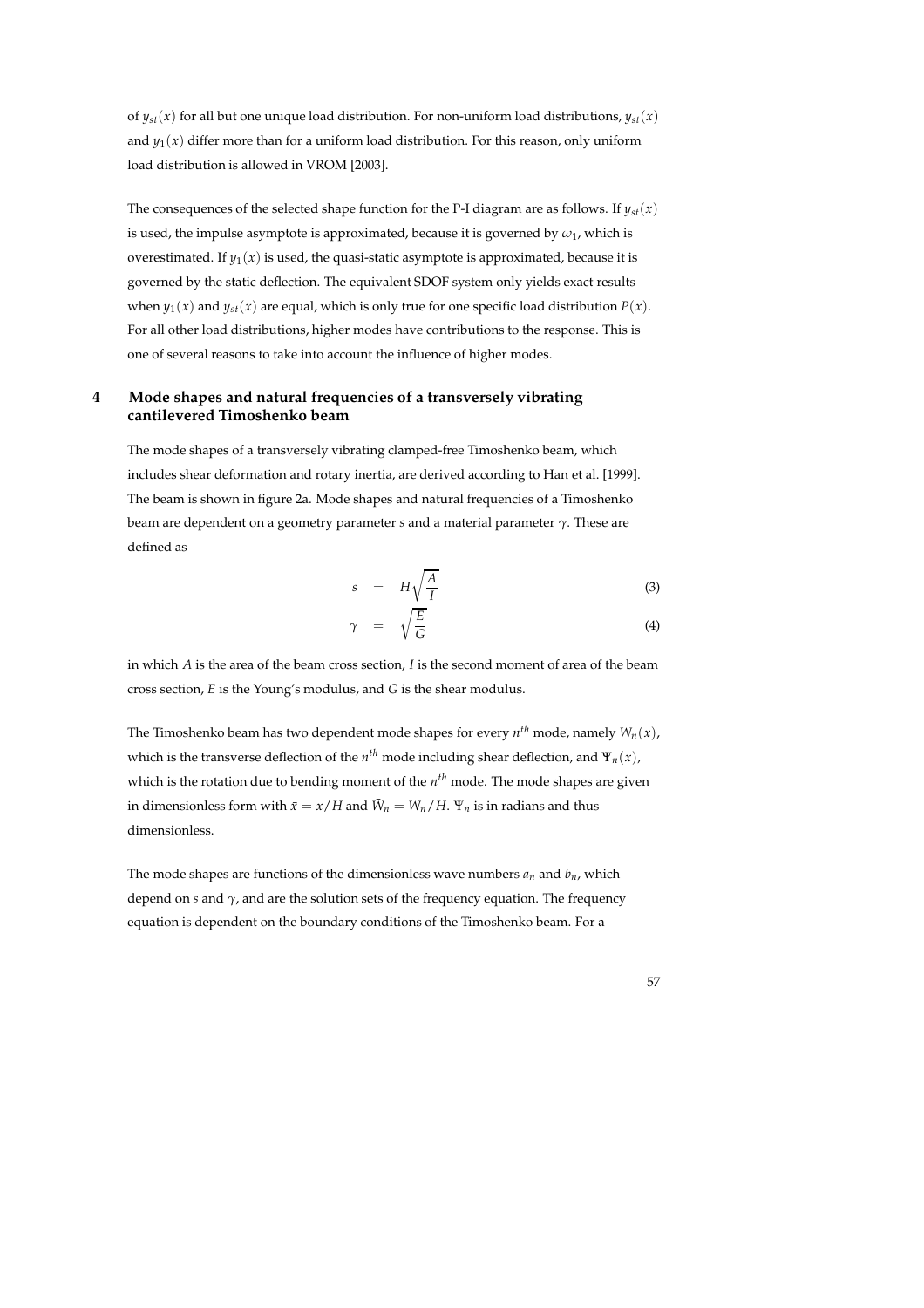cantilevered Timoshenko beam, the frequency equation is given in Han et al. [1999] by

$$
(a_n^2 - b_n^2) \sin a_n \sinh b_n - a_n b_n \frac{(a_n^4 + a_n^4 \gamma^4 + 4 \gamma^2 a_n^2 b_n^2 + b_n^4 \gamma^4 + b_n^4)}{(b_n^2 + \gamma^2 a_n^2)(a_n^2 + \gamma^2 b_n^2)} \cos a_n \cosh b_n - 2a_n b_n = 0
$$
\n(5)

The mode shapes are given by

$$
\Psi(\bar{x}) = C_n \left( \sin a_n \bar{x} + \frac{a_n (b_n^2 + \gamma^2 a_n^2)}{b_n (a_n^2 + \gamma^2 b_n^2)} \sinh b_n \bar{x} + \frac{a_n \cos a_n + \frac{a_n (b_n^2 + \gamma^2 a_n^2)}{a_n^2 + \gamma^2 b_n^2} \cosh b_n}{a_n \sin a_n + b_n \sinh b_n} \right)
$$
\n
$$
\left( \cos a_n \bar{x} - \cosh b_n \bar{x} \right) \tag{6}
$$

and

$$
\bar{W}_n(\bar{x}) = C_n \left( \left[ \frac{(1+\gamma^2)a_n}{a_n^2 + \gamma^2 b_n^2} \sin a_n \bar{x} - \frac{(1+\gamma^2)b_n}{b_n^2 + \gamma^2 a_n^2} \sinh b_n \bar{x} \right] \right)
$$
  

$$
\frac{a_n \cos a_n + \frac{a_n (b_n^2 + \gamma^2 a_n^2)}{a_n^2 + \gamma^2 b_n^2} \cosh b_n}{a_n \sin a_n + b_n \sinh b_n}
$$
  
+ 
$$
\frac{(1+\gamma^2)a_n}{a_n^2 + \gamma^2 b_n^2} (\cosh b_n \bar{x} - \cos a_n \bar{x}) \right)
$$
(7)

If  $a_n$  is larger than a critical wave number  $a_c$ ,  $b_n$  should be replaced by  $jb_n$ , with  $j^2 = -1$ . The critical wave number is

$$
a_c = s\sqrt{\frac{1}{\gamma^2} + 1} \tag{8}
$$

For a given *s* and *γ*, the mode shapes can be determined except for the constant *Cn*. This constant can be determined by ortho-normalizing the mode shapes with respect to each other, using

$$
\int_{0}^{1} \left( \bar{W}_n(\bar{x}) \bar{W}_m(\bar{x}) + \frac{1}{s^2} \Psi_n(\bar{x}) \Psi_m(\bar{x}) \right) d\bar{x} = \delta_{nm}
$$
\n(9)

where  $\delta_{nm}$  is the Kronecker delta, which is 1 for  $n = m$  and 0 otherwise.

The dimensionless natural frequency  $\bar{\omega}_n = \omega_n / \omega_1$  can be determined as

$$
\bar{\omega}_n = \sqrt{\frac{a_n^2 - b_n^2}{1 + \gamma^2}} \sqrt{\frac{s^2}{\bar{m}}} \quad \text{and if} \quad a_n > a_c, b_n \to jb_n \tag{10}
$$

in which  $\bar{m} = mH^4\omega_1^2/EI$ . For  $\gamma = \sqrt{2.6}$  (steel),  $s = 6.66$ ,  $EI = 5.16 \cdot 10^{11}Nm^2$ ,  $H = 64.8m$ and *m* = 31778kg/m, representing a trussed frame load-bearing element of a building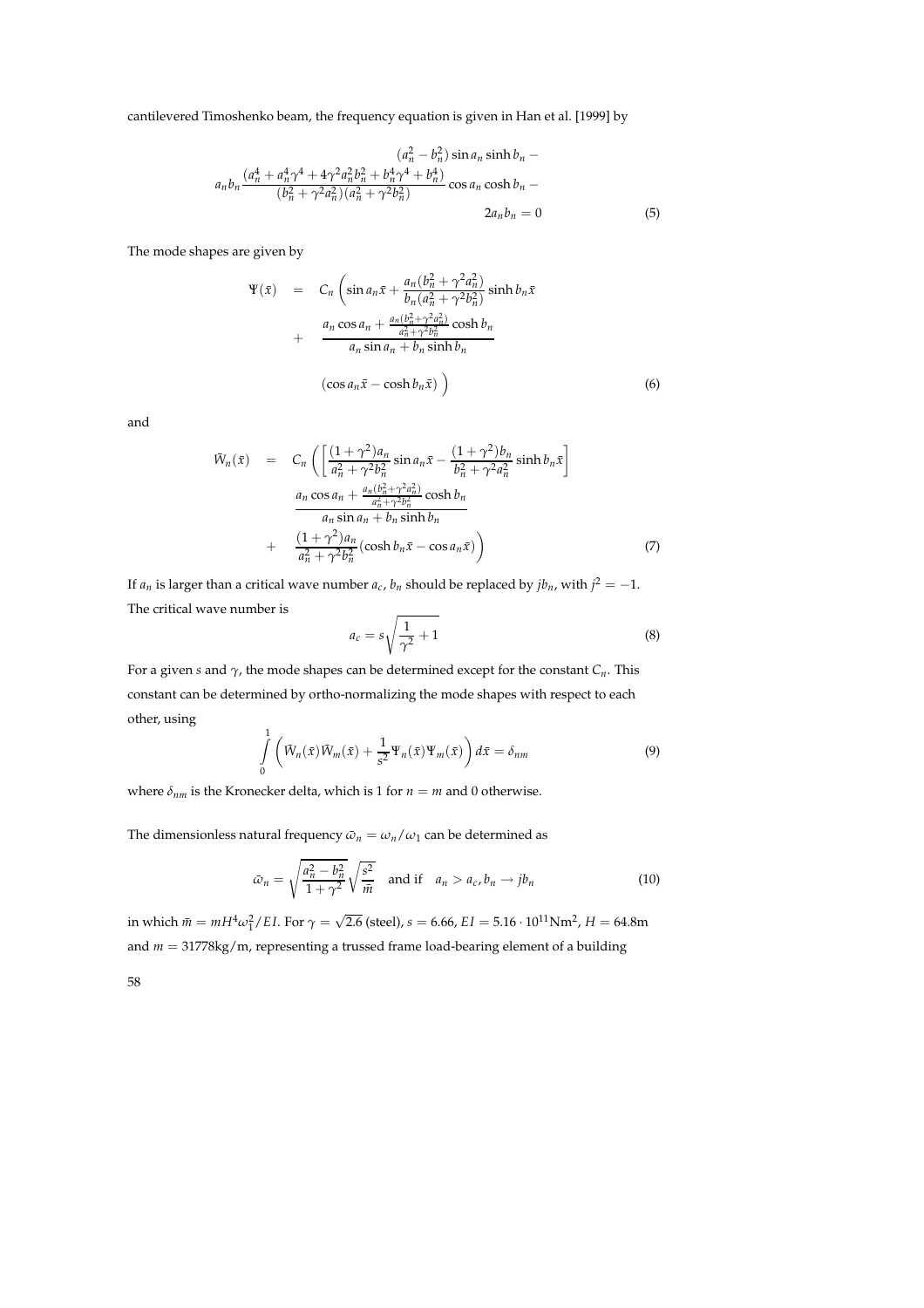| Mode | $a_n$    | $b_n$    | $\bar{\omega}_n$ | $C_n$    |
|------|----------|----------|------------------|----------|
| 1    | 1.84075  | 1.62824  | 1.000000         | 0.456837 |
| 2    | 4.14219  | 2.52714  | 3.817710         | 0.297457 |
| 3    | 7.07301  | 1.63825  | 8.003859         | 0.165948 |
| 4    | 8.69907  | 1.94629  | 10.36927         | 0.146420 |
| 5    | 10.83199 | 4.07270  | 13.46139         | 0.179251 |
| 6    | 11.67560 | 4.78576  | 14.67817         | 0.198263 |
| 7    | 14.27275 | 6.81980  | 18.40055         | 0.098236 |
| 8    | 15.40061 | 7.65717  | 20.00672         | 0.187232 |
| 9    | 17.58377 | 9.22948  | 23.10053         | 0.076141 |
| 10   | 19.49123 | 10.56530 | 25.78965         | 0.125137 |

*Table 1: Wave number and frequencies for a Timoshenko beam with*  $\gamma^2$  *= 2.6, s = 6.66,*  $EI = 5.16 \cdot 10^{11} Nm^2$ ,  $H = 64.8m$  and  $m = 31778 kg/m$ 

structure, the wave numbers, natural frequencies and constants  $C<sub>n</sub>$  for the first 10 modes are tabulated in Table 1. The horizontal line between mode 3 and 4 indicates the critical wave  $n$ umber  $a_c$ . With the parameters from Table 1, the mode shapes  $\bar{W}_n$  and  $\Psi_n$  can be drawn, which is done in Figure 3a and 3b respectively, for the first four modes.



*Figure 3: First four mode shapes of cantilevered Timoshenko beam with s=6.66 and γ* <sup>2</sup>*=2.6*

## **5 Forced response of a Timoshenko beam using mode superposition**

The mode shapes and natural frequencies depend only on geometry and material parameters and are independent of the applied dynamic load. The forced response of a Timoshenko beam depends both on the mode shapes and natural frequencies, and on the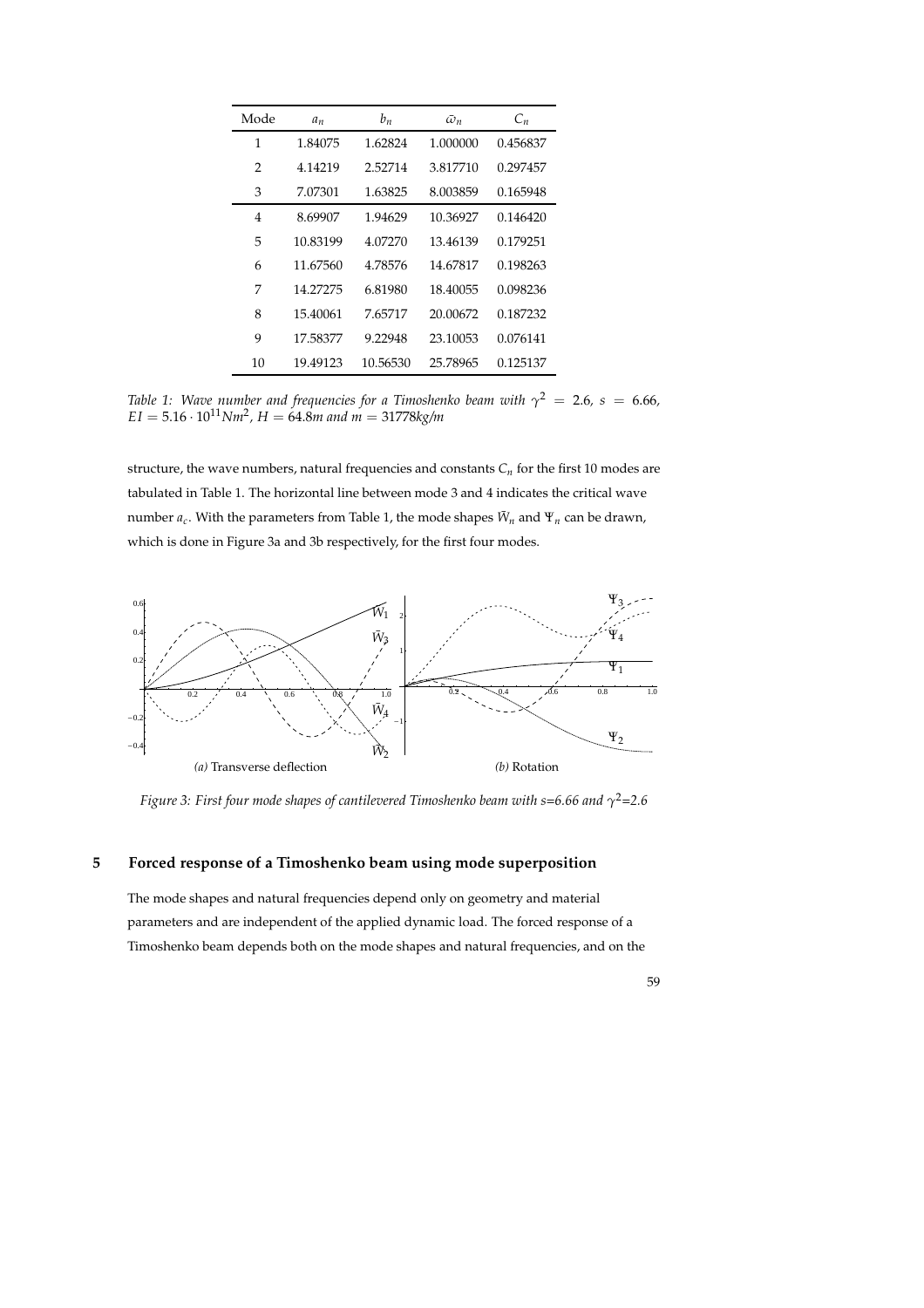applied dynamic load. This load has a spatial distribution  $\bar{P}(\bar{x})$ , and a time distribution  $\bar{F}(\bar{t})$ . In this paper, it is assumed that  $\bar{P}(\bar{x})$  is uniformly distributed, unless reported otherwise, and that  $\bar{F}(\bar{t})$  is a linear decaying idealized blast load. Thus

$$
\bar{P}(\bar{x}) = \bar{P}_m = \frac{P_m H^3}{EI} \tag{11}
$$

in which  $P_m$  is a line load in N/m and  $\bar{P}_m$  its dimensionless equivalent, and

$$
\bar{F}(\bar{t}) = \left(1 - \frac{\bar{t}}{\bar{t}_d}\right) \left[u(\bar{t}) - u(\bar{t} - \bar{t}_d)\right]
$$
\n(12)

in which  $u(\bar{t} - \bar{t}_d)$  is a unit step function,  $t_d$  is the duration of the blast, and *t* the time in seconds. Dimensionless equivalents of  $t_d$  and  $t$  are  $\bar{t} = \omega_1 t$  and  $\bar{t}_d = \omega_1 t_d$ . The time distribution is shown in Figure 4.



*Figure 4: Idealized blast load, force-time profile or pulse shape*

Each mode responds as a SDOF system. The time dependent dynamic load factor  $\bar{D}_n(\bar{t})$  is determined by the natural frequency  $\bar{\omega}_n$ , the duration of the blast  $\bar{t}_d$  and the pulse shape. The time dependent dynamic load factor for the blast shown in Figure 4 is given in Biggs [1964]:

$$
\bar{D}_n(\bar{t}) = \begin{cases}\n-\frac{\bar{t}}{\bar{t}_d} + 1 - \cos \bar{\omega}_n \bar{t} + \frac{\sin \bar{\omega}_n \bar{t}}{\bar{\omega}_n \bar{t}_d} \\
\text{if } \bar{t} \leq \bar{t}_d \\
-\cos \bar{\omega}_n \bar{t} + \frac{\sin \bar{\omega}_n \bar{t}}{\bar{\omega}_n \bar{t}_d} - \frac{\sin \bar{\omega}_n (\bar{t} - \bar{t}_d)}{\bar{\omega}_n \bar{t}_d} \\
\text{if } \bar{t} > \bar{t}_d\n\end{cases}
$$
\n(13)

The first maximum of  $\bar{D}_1(\bar{t})$  is the dynamic load factor (DLF) of a SDOF system. The dynamic response in the *n th* mode is a product of the time dependent dynamic load factor  $\bar{D}_n(\bar{t})$ , the mode shape  $\bar{W}_n(\bar{x})$  and the *modal participation factor*, which is

$$
\bar{F}_n = \int\limits_0^1 \bar{W}_n(\bar{x}) \bar{P}(\bar{x}) d\bar{x}
$$
 (14)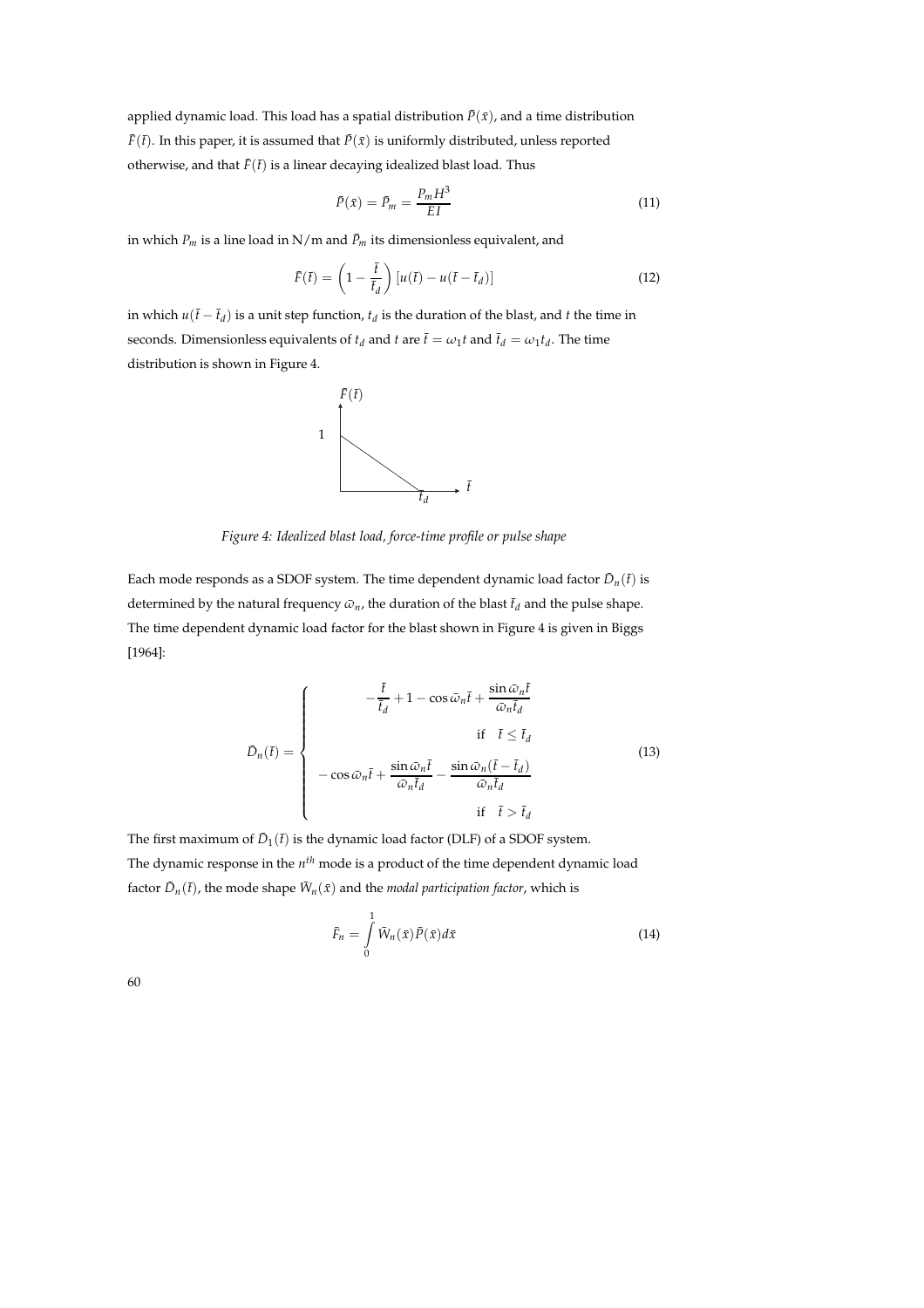The modal participation factor and its derivation can be found in, for example, Thomson [1988]. Although it allows to compare contributions of mode shapes to the response, for a certain dynamic load, it does not give information about the relative contribution of a mode to the total response.

The dynamic transverse displacement  $\bar{y}_n(\bar{x},\bar{t})$ , rotation  $\varphi(\bar{x},\bar{t})$ , moment  $\bar{\mu}_n(\bar{x},\bar{t})$  and shear force  $\bar{v}_n(\bar{x},\bar{t})$  in the  $n^{th}$  mode are determined according to Han et al. [1999] and Chopra [1995] as

$$
\bar{y}_n(\bar{x}, \bar{t}) = \frac{\bar{F}_n}{\bar{\omega}_n^2} \bar{D}_n(\bar{t}) \bar{W}_n(\bar{x}) \tag{15}
$$

$$
\varphi_n(\bar{x}, \bar{t}) = \frac{F_n}{\bar{\omega}_n^2} \bar{D}_n(\bar{t}) \Psi_n(\bar{x}) \tag{16}
$$

$$
\bar{\mu}_n(\bar{x}, \bar{t}) = \frac{\bar{F}_n}{\bar{\omega}_n^2} D_n(\bar{t}) \frac{d\Psi_n(\bar{x})}{d\bar{x}}
$$
\n(17)

$$
\bar{v}_n(\bar{x}, \bar{t}) = \frac{\bar{F}_n}{\bar{\omega}_n^2} \bar{D}_n(\bar{t}) \alpha \left( \frac{d \bar{W}_n(\bar{x})}{d \bar{x}} - \Psi_n(\bar{x}) \right)
$$
(18)

in which  $\bar{y}_n = y_n/H$ ,  $\bar{\mu}_n = \mu_n H/EI$ ,  $\bar{v}_n = v_n H^2/EI$  and  $\alpha = s^2/\gamma^2 = GAH^2/EI$ . The expressions for moment and shear in equations (17) and (18) respectively are difficult to use, since they require derivatives of all mode shapes to be calculated.

## **6 Modal Contribution Factor Method**

In this section, the Modal Contribution Factor Method (MCFM), adapted from Chopra [1995], is introduced. First, alternative expressions for moment and shear (internal forces) are derived according to paragraph 16.6 of Chopra [1995]. Then, internal forces of the beam in the  $n^{th}$  mode are determined from the static forces associated with displacements  $\bar{y}_n(\bar{x},\bar{t})$ of equation (15). Subsequently, the spatial equation of dynamic equilibrium is substituted herein to obtain the alternative expression for the internal forces. The method is able to determine internal forces at every location in the beam, but is specialized here for base shear and base moment, because these are normative for cantilevered beams. The *modal contribution factor* is derived for base shear and base moment in Sections 6.1 and 6.2 respectively. If response is determined for a finite number of modes, a correction factor should take into account the neglected higher modes, which is discussed in Section 6.3.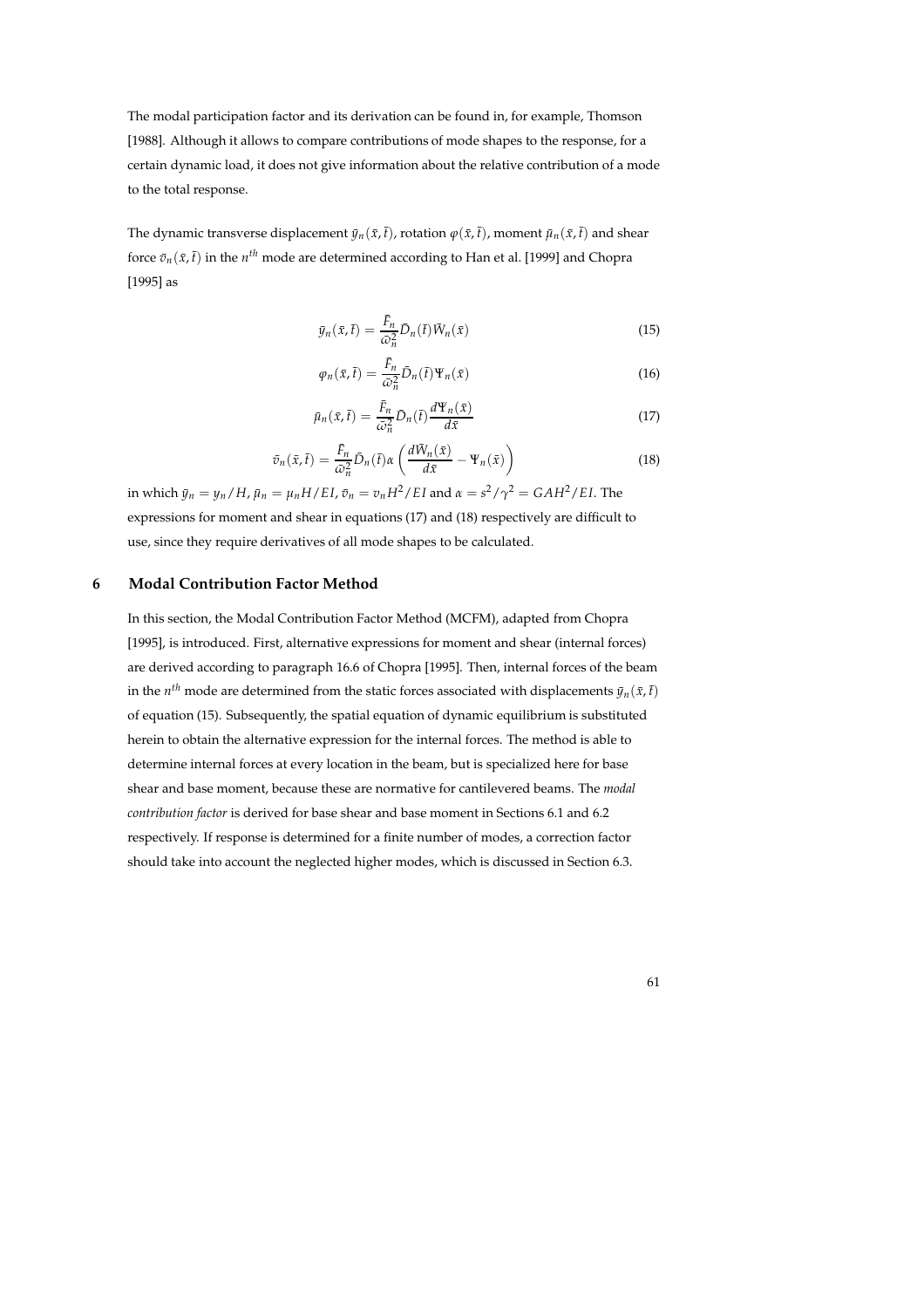#### *6.1 Base shear*

The spatial distribution of internal shear forces in mode *n* can be expressed as

$$
\begin{array}{rcl}\n\bar{V}_n(\bar{x}) & = & \alpha \left( \frac{d^2 \bar{y}_n(\bar{x})}{d\bar{x}^2} - \frac{d \varphi_n(\bar{x})}{d\bar{x}} \right) \\
& = & \frac{\alpha \bar{F}_n}{\bar{\omega}_n^2} \left( \frac{d^2 \bar{W}_n(\bar{x})}{d\bar{x}^2} - \frac{d \Psi_n(\bar{x})}{d\bar{x}} \right)\n\end{array} \tag{19}
$$

The spatial equation of dynamic equilibrium is given by

$$
\alpha \left( \frac{d^2 \bar{W}_n}{d\bar{x}^2} - \frac{d\Psi_n(\bar{x})}{d\bar{x}} \right) = \bar{\omega}_n^2 \bar{m} \bar{W}_n(\bar{x}) \tag{20}
$$

Substituting (20) in (19) leads to

$$
\bar{V}_n(\bar{x}) = \bar{F}_n \bar{m} \bar{W}_n(\bar{x}) \tag{21}
$$

Base shear for mode *n* is obtained by integrating (21):

$$
\bar{v}_{b;n} = \bar{F}_n \bar{m} \int\limits_0^1 \bar{W}_n(\bar{x}) d\bar{x}
$$
\n(22)

Base shear response is obtained by multiplying (22) by  $\bar{D}_n(t)$  and summing the contributions of all modes:

$$
\bar{v}_b(\bar{t}) = \sum_{n=1}^{\infty} \bar{F}_n n \bar{D}_n(\bar{t}) \int_0^1 \bar{W}_n(\bar{x}) d\bar{x}
$$
\n(23)

The modal contribution factor for base shear is defined as the ratio of base shear in mode *n* (22) and base shear due to the application of  $\bar{P}(\bar{x})$  as a static force:

$$
c_{bs;n} = \frac{\bar{F}_n \bar{m} \int_0^1 \bar{W}_n(\bar{x}) d\bar{x}}{\int_0^1 \bar{P}(\bar{x}) d\bar{x}}
$$
(24)

The modal contribution factors determined by (24) sum up to unity. Hence the number of modes, which need to be taken into account for sufficient accuracy (e.g. 95%), can be determined. The dimensionless dynamic base shear response can be obtained in terms of the modal contribution factors from (23) and (24):

$$
\bar{v}_b(\bar{t}) = \bar{v}_{b;st} \sum_{n=1}^{\infty} c_{bs;n} \bar{D}_n(\bar{t}) \quad \text{with} \quad \bar{v}_{b;st} = \int_0^1 \bar{P}(\bar{x}) d\bar{x} \tag{25}
$$

Equation (25) separates the static response from the contributions of all modes to the dynamic response, and therefore gives better understanding of higher mode response than equation (23).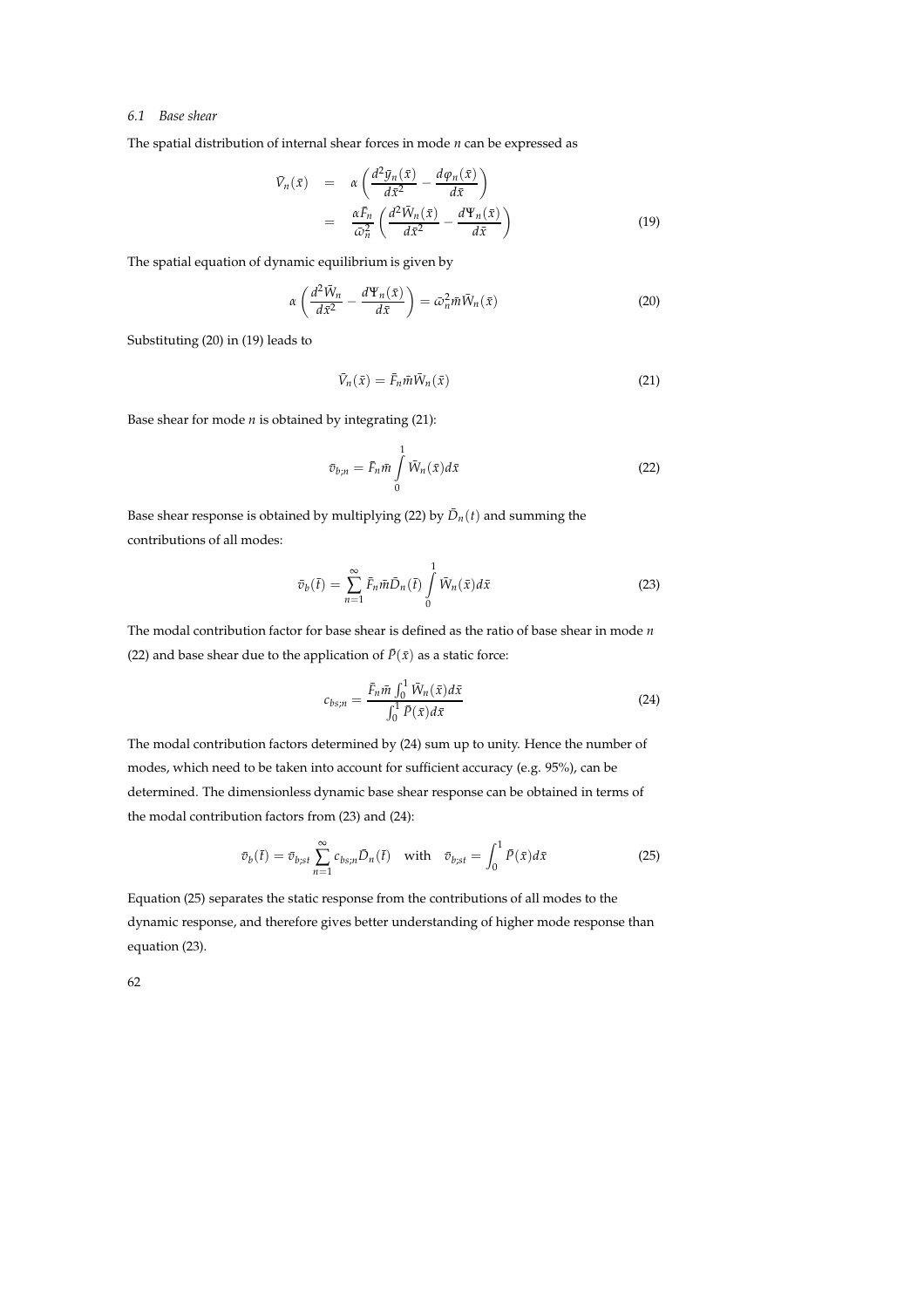#### *6.2 Base moment*

The spatial distribution of internal moments in mode *n* can be expressed as

$$
\tilde{M}_n(\bar{x}) = \alpha \left( \frac{d\bar{y}_n(\bar{x})}{d\bar{x}} - \varphi_n(\bar{x}) \right) + \frac{d^2 \varphi_n(\bar{x})}{d\bar{x}^2} \n= \frac{\bar{F}_n}{\bar{\omega}_n^2} \left[ \alpha \left( \frac{d\bar{W}_n(\bar{x})}{d\bar{x}} - \Psi_n(\bar{x}) \right) + \frac{d^2 \Psi_n(\bar{x})}{d\bar{x}^2} \right]
$$
\n(26)

The spatial equation of dynamic equilibrium is given by

$$
\alpha \left( \frac{d\bar{W}_n(\bar{x})}{d\bar{x}} - \Psi_n(\bar{x}) \right) + \frac{d^2 \Psi_n(\bar{x})}{d\bar{x}^2} = \bar{\omega}_n^2 \frac{\bar{m}}{s^2} \Psi_n(\bar{x}) \tag{27}
$$

Substituting (27) in (26) leads to

$$
\bar{M}_n(\bar{x}) = \bar{F}_n \frac{\bar{m}}{s^2} \Psi_n(\bar{x})
$$
\n(28)

Base moment for mode *n* is obtained by

$$
\bar{\mu}_{b;n} = \int\limits_{0}^{1} \bar{M}_n(\bar{x}) d\bar{x} + \int\limits_{0}^{1} \bar{x} \bar{V}_n(\bar{x}) d\bar{x} \n= \bar{F}_n \bar{m} \left( \frac{1}{s^2} \int\limits_{0}^{1} \Psi_n(\bar{x}) d\bar{x} + \int\limits_{0}^{1} \bar{x} \bar{W}_n(\bar{x}) d\bar{x} \right)
$$
\n(29)

Base moment response is obtained by multiplying (29) by  $\bar{D}_n(t)$ , and summing the contributions of all modes:

$$
\bar{\mu}_b(\bar{t}) = \sum_{n=1}^{\infty} \bar{F}_n \bar{m} \bar{D}_n(\bar{t}) \left( \frac{1}{s^2} \int_0^1 \Psi_n(\bar{x}) d\bar{x} + \int_0^1 \bar{x} \bar{W}_n(\bar{x}) d\bar{x} \right) \tag{30}
$$

The modal contribution factor for base moment is defined as the ratio of base moment in mode *n* (29) and base moment due to the application of  $\bar{P}(\bar{x})$  as a static force:

$$
c_{bm;n} = \frac{\bar{F}_n \bar{m} \left( \frac{1}{s^2} \int_0^1 \Psi_n(\bar{x}) d\bar{x} + \int_0^1 \bar{x} \bar{W}_n(\bar{x}) d\bar{x} \right)}{\int_0^1 \bar{x} \bar{P}(\bar{x}) d\bar{x}}
$$
(31)

The procedures for base shear in Section 8 are applicable for base moment also, in which case  $c_{bs;n}$ ,  $\bar{v}_{b;n}$  and  $\bar{v}_{b;st}$  should be replaced by  $c_{bm;n}$ ,  $\bar{\mu}_{b;n}$  and  $\bar{\mu}_{b;st} = \int_0^1 \bar{x} \bar{P}(\bar{x}) d\bar{x}$ .

#### *6.3 Correction of modal contribution factors*

If the modal contribution factors for the number of modes calculated sum up to  $(1 - \varepsilon)$ , the static response is underestimated by *ε* · 100%. Therefore, the modal contribution factors should be corrected by multiplying with a factor  $1/(1 - \varepsilon)$ . In Table 2, the modal contribution factors for base shear and base moment are given before and after correction, for the load distribution of (11), and the mode shapes shown in Figure 3a and 3b.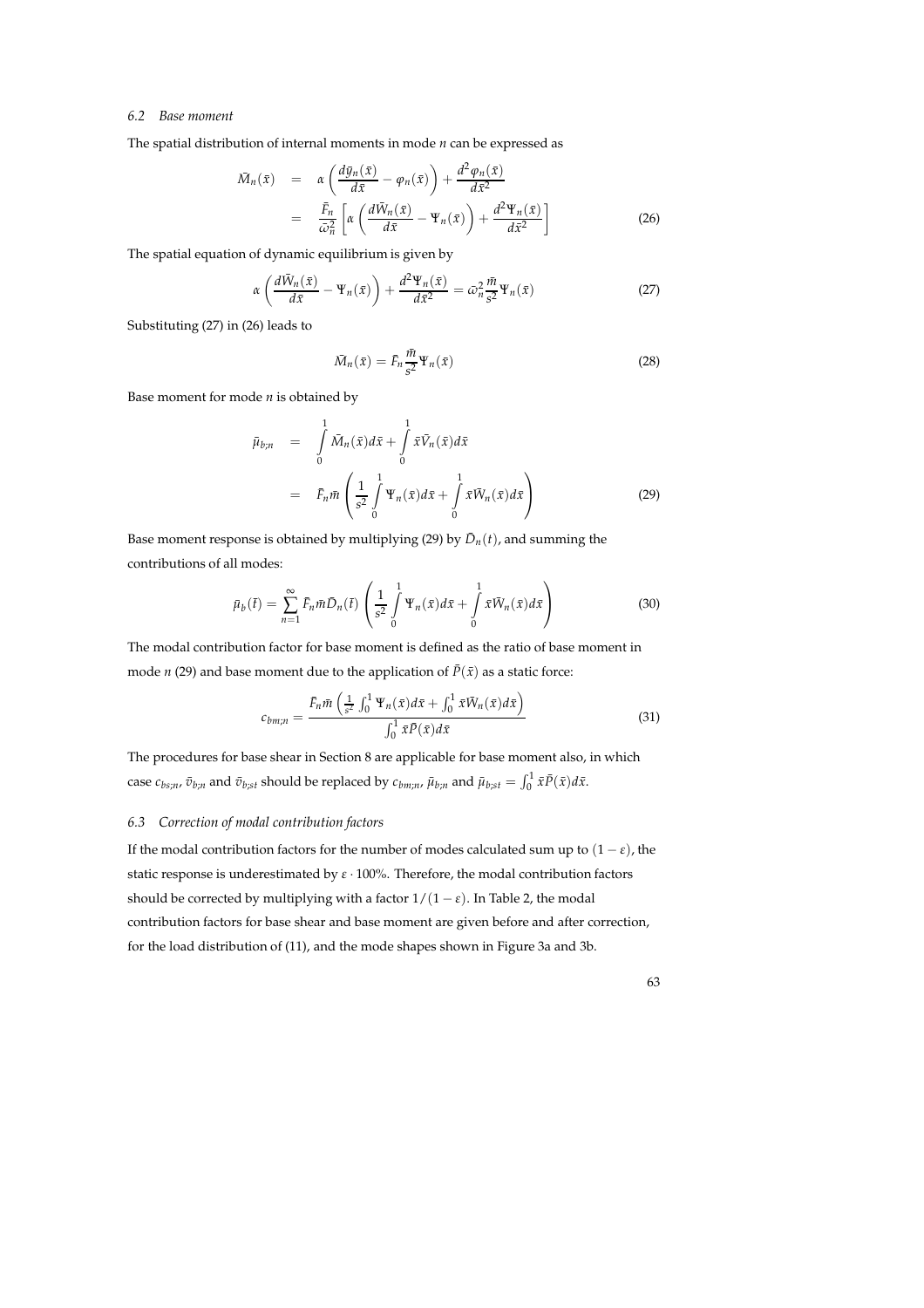| Contribution factor $\rightarrow$ | As calculated |           | After correction |           |
|-----------------------------------|---------------|-----------|------------------|-----------|
| Mode.                             | Shear         | Moment    | Shear            | Moment    |
| 1                                 | 0.6148        | 0.9249    | 0.6356           | 0.9253    |
| $\overline{2}$                    | 0.2335        | 0.0678    | 0.2414           | 0.0678    |
| 3                                 | 0.0593        | 0.0098    | 0.0613           | 0.0098    |
| 4                                 | 0.0168        | $-0.0040$ | 0.0174           | $-0.0040$ |
| 5                                 | 0.0143        | 0.0041    | 0.0148           | 0.0041    |
| 6                                 | 0.0078        | $-0.0033$ | 0.0081           | $-0.0033$ |
| 7                                 | 0.0097        | 0.0018    | 0.0100           | 0.0018    |
| 8                                 | 0.0025        | $-0.0014$ | 0.0026           | $-0.0014$ |
| 9                                 | 0.0060        | 0.0012    | 0.0062           | 0.0012    |
| 10                                | 0.0025        | $-0.0013$ | 0.0026           | $-0.0013$ |
| Sum                               | 0.9672        | 0.9996    | 1.0000           | 1.0000    |

*Table 2: Modal contribution factors for base shear and base moment*

## **7 Comparison to Equivalent SDOF Method**

To clarify the relation between the Modal Contribution Factor Method (MCFM), as described in the previous section, and the Equivalent SDOF Method (ESM), both methods are compared. The maximum transverse deflection (top deflection in case of a cantilever) of an equivalent SDOF system is related to the internal forces by an assumed deflected shape, which is typically either the static deflected shape  $\bar{y}_{st}(\bar{x})$  or the dynamic deflected shape in the first mode  $\bar{y}_1(\bar{x})$ , as described in Section 3. The MCFM, *without correction* and using only the first mode, is equal to the ESM, if  $\bar{y}_1(\bar{x})$  is used as the shape function.  $\bar{y}_{st}(\bar{x})$  and  $\bar{y}_1(\bar{x})$ are almost similar if a uniformly distributed load is applied. For non-uniformly distributed loads however,  $\bar{y}_{st}(\bar{x})$  and  $\bar{y}_1(\bar{x})$  can differ significantly. When several modes contribute to the response, the deflection is not proportional to the internal forces (shear, moment) as is the case for a single mode. Therefore, the maximum transverse deflection is not a good criterion to determine P-I diagrams including higher modes. This is demonstrated in this section, by comparing both methods with respect to static deflection, static base shear and fundamental natural frequency.

#### *7.1 Static deflection*

The ESM, based on the dynamic deflected shape in the first mode  $\bar{y}_1(\bar{x})$ , and the MCFM, without higher modes, are equal. Deflection at the top is used for comparison, because this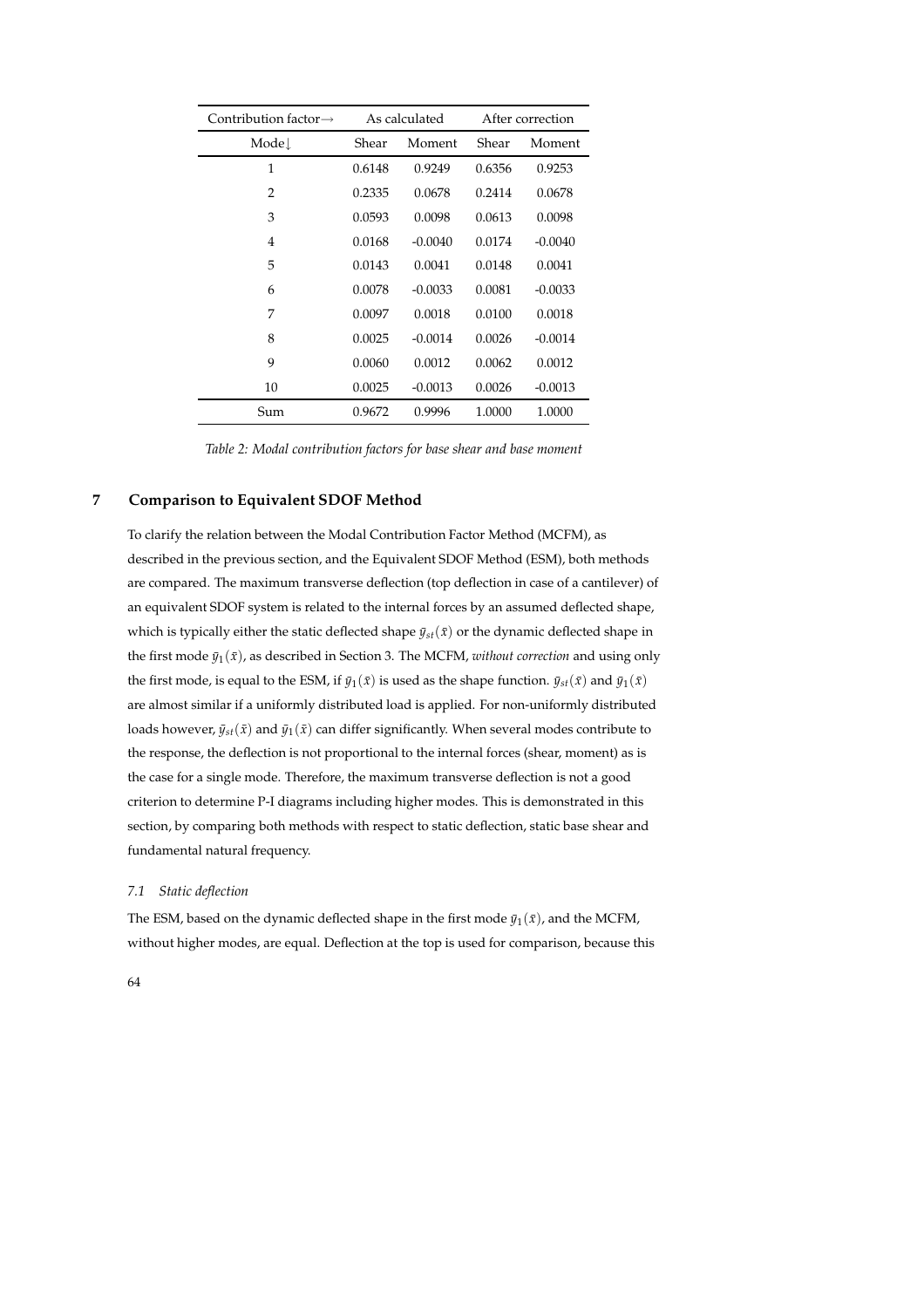is the common DOF for the ESM. Since  $\bar{\omega}_1 = \omega_1/\omega_1 = 1$ ,  $\bar{y}_1(\bar{x})$  is given by (15) by

$$
\bar{y}_1(\bar{x}) = \bar{F}_1 \bar{W}_1(\bar{x}) \tag{32}
$$

which is the product of the first mode shape and its modal participation factor.  $\bar{y}_{st}$  is the static deflected shape under the load  $\bar{P}(\bar{x})$ . Static deflection for both shapes is compared in Table 3.

| Load distribution                                                  | $\bar{y}_{st}(1)$ | $\bar{y}_1(1)$ | $\left(\frac{\bar{y}_1(1)}{\bar{y}_{st}(1)}-1\right)\cdot 100\%$ |
|--------------------------------------------------------------------|-------------------|----------------|------------------------------------------------------------------|
| $\bar{P}(\bar{x}) = \bar{P}_m$                                     | 0.112             | 0.115          | $+2.68\%$                                                        |
| $\bar{P}(\bar{x}) = 3\bar{P}_m(\bar{x}-1)^2$ 0.0408 0.0451 +10.54% |                   |                |                                                                  |

*Table 3: Influence of shape function on static deflection for the ESM* ( $\bar{P}_m = 0.725$ )

With regard to static deflection, the differences between the shape functions are respectively +2.68% for a uniform load distribution, and +10.54% for a quadratic load distribution. This is conservative, since static deflection is overestimated. However, higher modes have a larger influence on internal forces and reactions than on deflection, which will be shown in the next section.

## *7.2 Static base shear*

Using the static deflected shape  $\bar{y}_{st}(\bar{x})$ , the base shear response  $\bar{v}_{b;st}$  of the equivalent SDOF system is simply

$$
\bar{v}_{b;st} = \int_{0}^{1} \bar{P}(\bar{x}) d\bar{x}
$$
\n(33)

Using the dynamic deflected shape  $\bar{y}_1(\bar{x})$ , the base shear response  $\bar{v}_{b;1}$  is given by

$$
\bar{v}_{b;1} = \bar{F}_1 \bar{m} \int\limits_0^1 \bar{W}_1(\bar{x}) d\bar{x}
$$
\n(34)

And

$$
\frac{\bar{\sigma}_{b;1}}{\bar{\sigma}_{b;st}} = \frac{\bar{F}_1 \bar{m} \int_0^1 \bar{W}_1(\bar{x}) d\bar{x}}{\int_0^1 \bar{P}(\bar{x}) d\bar{x}} = c_{bs;1}
$$
\n(35)

which is the modal contribution factor for the first mode. If the correction factor is applied as in Section 6.3, the base shear in the first mode  $\bar{v}_{b;1}$  is set equal to the static base shear  $\bar{v}_{b;st}$ , because  $c_{bs;1} = 1$ . In Table 4 static base shear and base shear in the first mode are compared for two load distributions.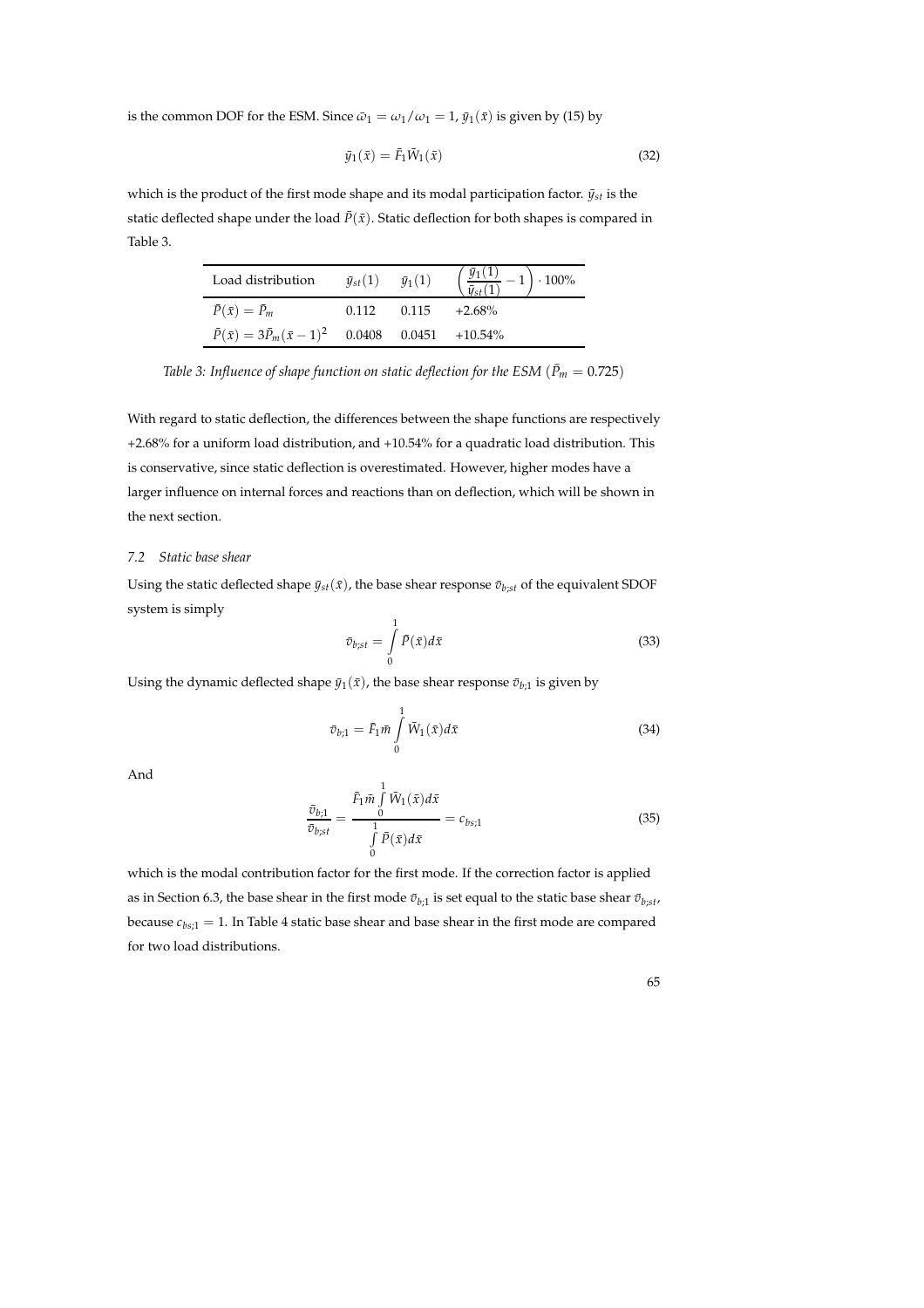| Load distribution                                              | $\bar{v}_{b:st}$ | $\bar{v}_{b:1}$ | $c_{bs:1}$ |
|----------------------------------------------------------------|------------------|-----------------|------------|
| $\bar{P}(\bar{x}) = \bar{P}_m$                                 | 0.725            | 0.446 0.615     |            |
| $\bar{P}(\bar{x}) = 3\bar{P}_m(\bar{x}-1)^2$ 0.725 0.183 0.252 |                  |                 |            |

*Table 4: Influence of shape function on static base shear for the ESM* ( $\bar{P}_m = 0.725$ )

If no correction factor is applied, the static base shear, determined with the MCFM method using the first mode, is underestimated, since the influence of higher modes is ignored. For a uniform load distribution, the contribution of higher modes to static base shear is 38.5%, and for a quadratic load distribution it is even larger, namely 74.8%. So although static deflection is overestimated by using the first mode shape, the base shear is underestimated significantly. This is another reason to include higher modes and to use base shear as a damage criterion instead of top deflection. In Section 8.3, it is shown that dynamic base shear in the impulse regime has even more influence of higher modes.

#### *7.3 Natural frequency*

The natural frequency of the equivalent SDOF system is equal for the MCFM and the ESM using  $\bar{y}_1(\bar{x})$ . If the ESM based on  $\bar{y}_{st}(\bar{x})$  is used, the natural frequency depends on the load distribution  $\bar{P}(\bar{x})$ , which is incorrect. For non-uniform load distributions the natural frequency is overestimated, as shown in Table 5. For a uniform load distribution, the natural frequency is approximated quite well. Since the MCFM method *with correction* is otherwise equal to the ESM based on static deflection, but uses the correct natural frequency, it is not completely energy equivalent. However, when more modes are used in the MCFM, the necessary correction becomes smaller and the response more accurate.

| Load distribution                                                | $\omega_{1:st}$ $\omega_1$ |             | $\left(\frac{\omega_{1,st}}{1} - 1\right) \cdot 100\%$ |
|------------------------------------------------------------------|----------------------------|-------------|--------------------------------------------------------|
| $P(\bar{x}) = \bar{P}_m$                                         |                            | 3.017 2.897 | $+4.14\%$                                              |
| $\bar{P}(\bar{x}) = 3\bar{P}_m(\bar{x}-1)^2$ 3.551 2.897 +22.58% |                            |             |                                                        |

*Table 5: Influence of shape function on first natural frequency for the ESM*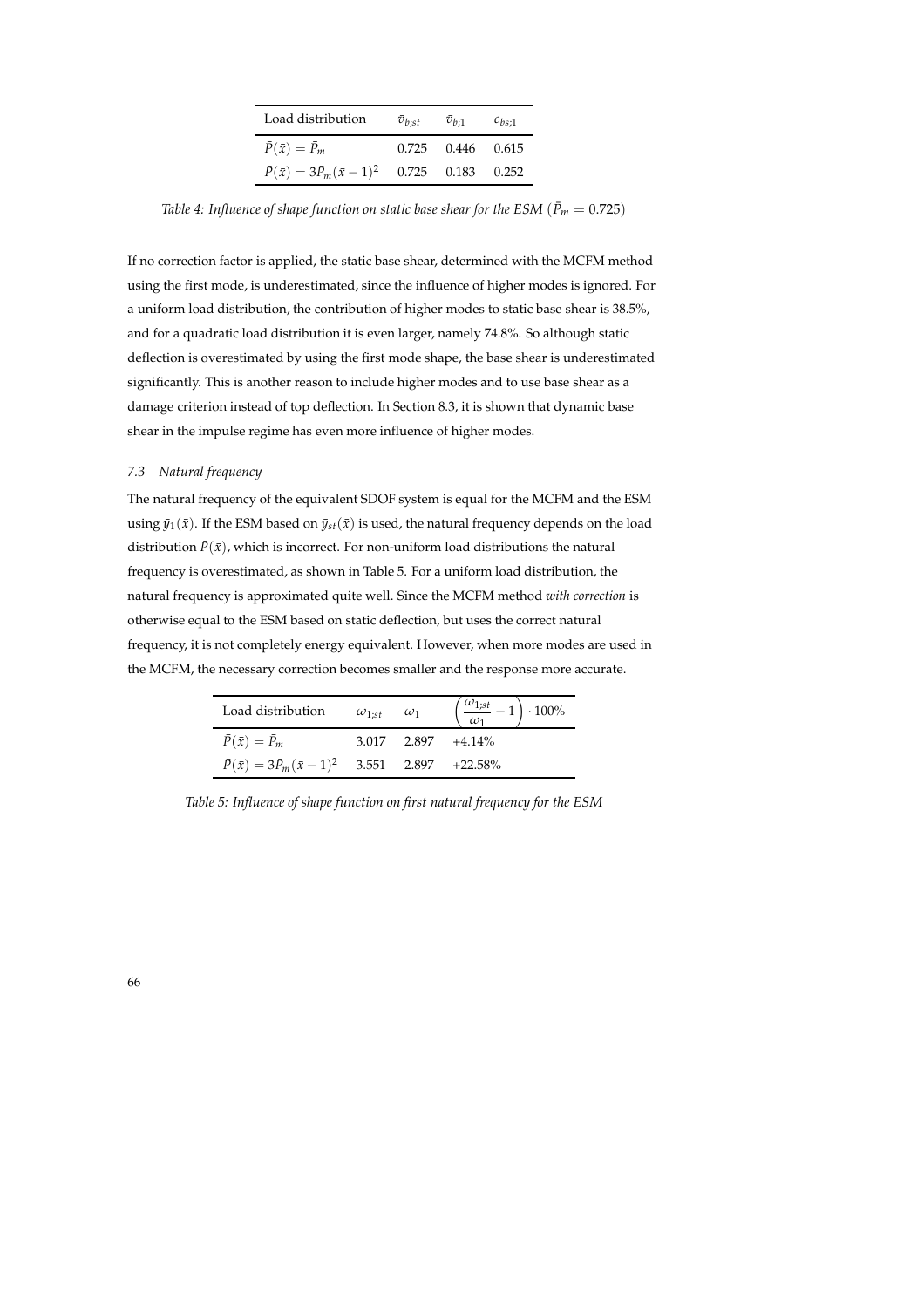## **8** *f* − *i* **diagram**

#### *8.1 Numerical determination of f* − *i diagram for base shear*

The dimensionless load-impulse diagram is derived for base shear, because it is concluded from Table 2 that base shear has more contribution of higher modes than base moment. The dimensionless load and impulse are defined as

$$
f = \frac{\bar{v}_{b;st}}{\bar{v}_{b;c}} \qquad i = \frac{f\bar{t}_d}{2} = \frac{\bar{v}_{b;st}}{\bar{v}_{b;c}} \cdot \frac{\bar{t}_d}{2}
$$
(36)

in which *f* is the dimensionless load,  $\bar{v}_{b;st}$  is the dimensionless static base shear as in (33),  $\bar{v}_{b;c}$  is the dimensionless critical base shear, and *i* is the dimensionless impulse. If desired, the dimensionless load and impulse for base moment can be obtained by replacing  $\bar{v}_{b;st}/\bar{v}_{b;c}$ by  $\bar{\mu}_{b;st}/\bar{\mu}_{b;c}$  in which  $\bar{\mu}_{b;st}$  is the dimensionless static base moment as in the denominator of (31) and  $\bar{\mu}_{b;c}$  is the dimensionless critical base moment.

The load-impulse diagram can be obtained by demanding that the maximum dynamic base shear response (25) equals the critical base shear. It is assumed that the maximum occurs during the first half period of the first mode ( $0 < \bar{t} < \pi$ ), and that later maxima are reduced by damping. The maximum is determined numerically. The damped response can be determined by including modal damping in the time-dependent dynamic load factor. However, this falls outside the scope of this paper. Dimensionless load *f* and dimensionless impulse *i* are derived from

$$
\frac{\max[\bar{v}_b(\bar{t})]_{\bar{t}=0}^{\bar{t}=\pi}}{\bar{v}_{b;c}} = 1\tag{37}
$$

$$
f = \frac{\bar{v}_{b;st}}{\bar{v}_{b;c}} = \frac{1}{\max\left[\sum_{n=1}^{\infty} c_{bs;n} \bar{D}_n(\bar{t})\right]^{\bar{t}=\pi}_{\bar{t}=0}}
$$
(38)

$$
i = \frac{f\bar{t}_d}{2} = \frac{\bar{t}_d}{2} \cdot \frac{1}{\max\left[\sum\limits_{n=1}^{\infty} c_{bs;n} \bar{D}_n(\bar{t})\right]^{\bar{t} = \pi}_{\bar{t} = 0}}
$$
(39)

Alternatively, for base moment, the contribution factors *cbs*;*<sup>n</sup>* should be replaced by *cbm*;*<sup>n</sup>* .

Both *f* and *i* depend on  $\bar{\omega}_n$  and  $\bar{t}_d$ , because  $\bar{D}_n(\bar{t})$  (13) depends on  $\bar{\omega}_n$  and  $\bar{t}_d$ . For the set of  $\bar{\omega}_n$ , given in Table 1, and the contribution factors from Table 2, the load *f* and impulse *i* can be determined from equations (38) and (39) respectively for a range of  $\bar{t}_d$ , resulting in a load-impulse diagram.

An arbitrary number of modes can be taken into account, as long as the contribution factors are corrected to sum up to unity, see Table 6. Static base shear is exact when the correction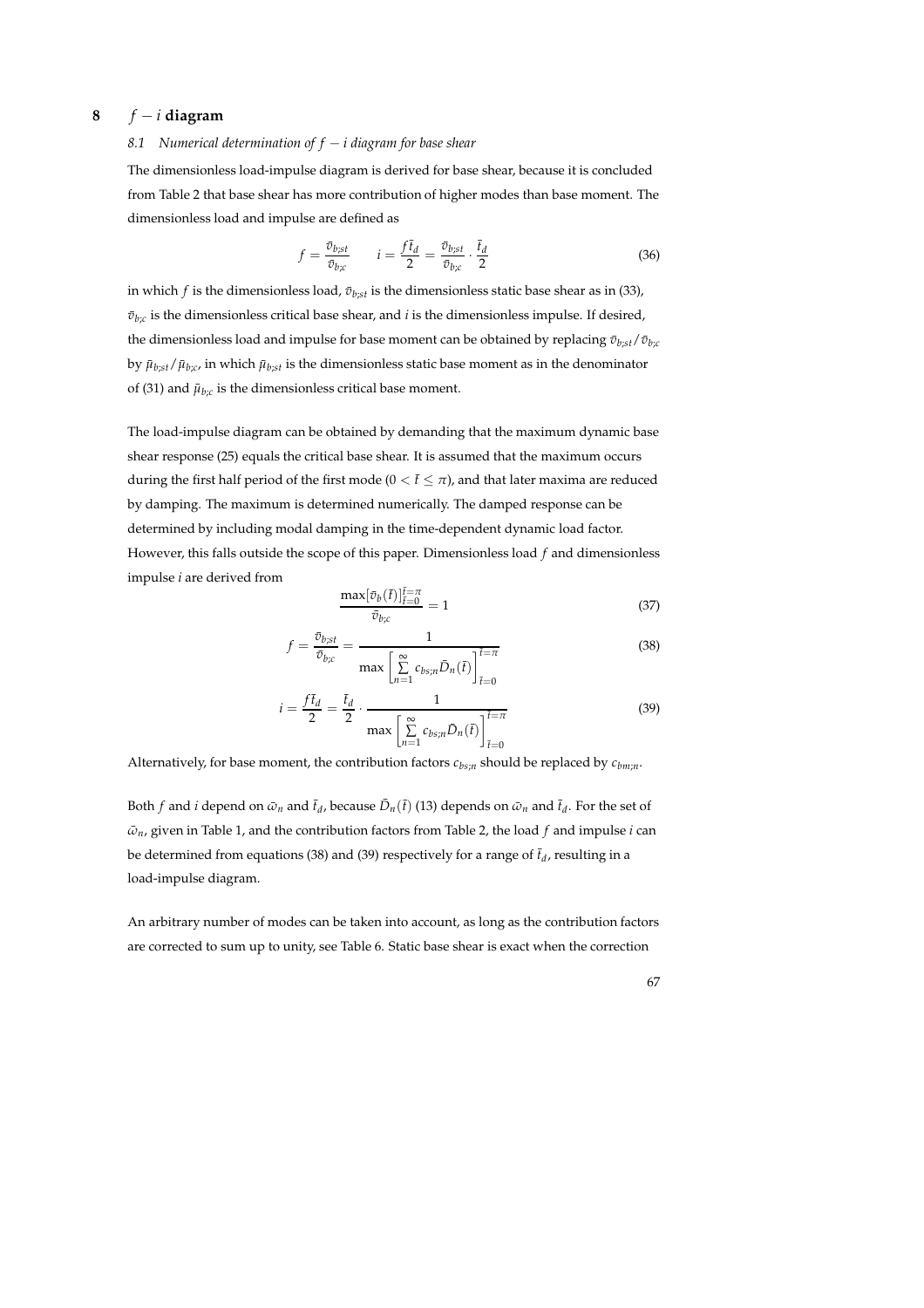| $\boldsymbol{n}$ |        | 1 mode 2 modes 3 modes |        |
|------------------|--------|------------------------|--------|
| $\mathbf{1}$     | 1.0000 | 0.7247                 | 0.6774 |
| $\mathcal{P}$    |        | 0.2753                 | 0.2573 |
| Z                |        |                        | 0.0653 |

factor is applied, but dynamic base shear is approximated and becomes more accurate when more modes are taken into account.

*Table 6: Modal contribution factors for base shear, corrected*

#### *8.2 Discussion of results of f* − *i diagram for base shear*

The load-impulse diagram which is obtained from Section 8.1 for 1, 2, 3,10 and 25 modes, is given in Figure 5. The horizontal or quasi-static asymptote, is barely influenced by the number of modes that are taken into account. The vertical or impulse asymptote on the other hand, is significantly influenced by the inclusion of higher modes, although it does not seem to make much difference whether 2, 3, 10 or 25 modes are used. The difference between the number of modes used is best visible in the dynamic regime between the asymptotes, see Figure 5b. In this particular case, a conservative but accurate approximation of the load-impulse diagram can be obtained by including only 3 modes. Furthermore it is observed that a 2-mode approximation is also conservative but less accurate, and that a 1-mode (SDOF) approximation is not conservative in the impulse regime when  $t_d/T_1 = i/(\pi f) \ll \approx 0.21$  (point of intersection of  $f - i$  diagrams for 1 and 25 modes). This indicates that the requirement for  $f - i$  diagrams in VROM [2003], namely  $t_d/T_1 > 0.1$ , may not be stringent enough.

#### *8.3 Approximations of asymptotes of f* − *i*− *diagram*

An approximate P-I diagram including higher modes can be obtained if the quasi-static and impulse asymptotes are known. For the pulse shape shown in Figure 4, the quasi-static asymptote can be determined by replacing  $\bar{D}_n(\bar{t})$  in (38) by the response to a step force, which is

$$
\bar{D}_n(\bar{t}) = 1 - \cos \bar{\omega}_n \bar{t} \tag{40}
$$

This leads to

$$
f = \frac{1}{\max\left[\sum_{n=1}^{\infty} c_{bs;n} \left(1 - \cos \bar{\omega}_n \bar{t}\right)\right]_{\bar{t}=0}^{\bar{t}=\pi}}
$$
(41)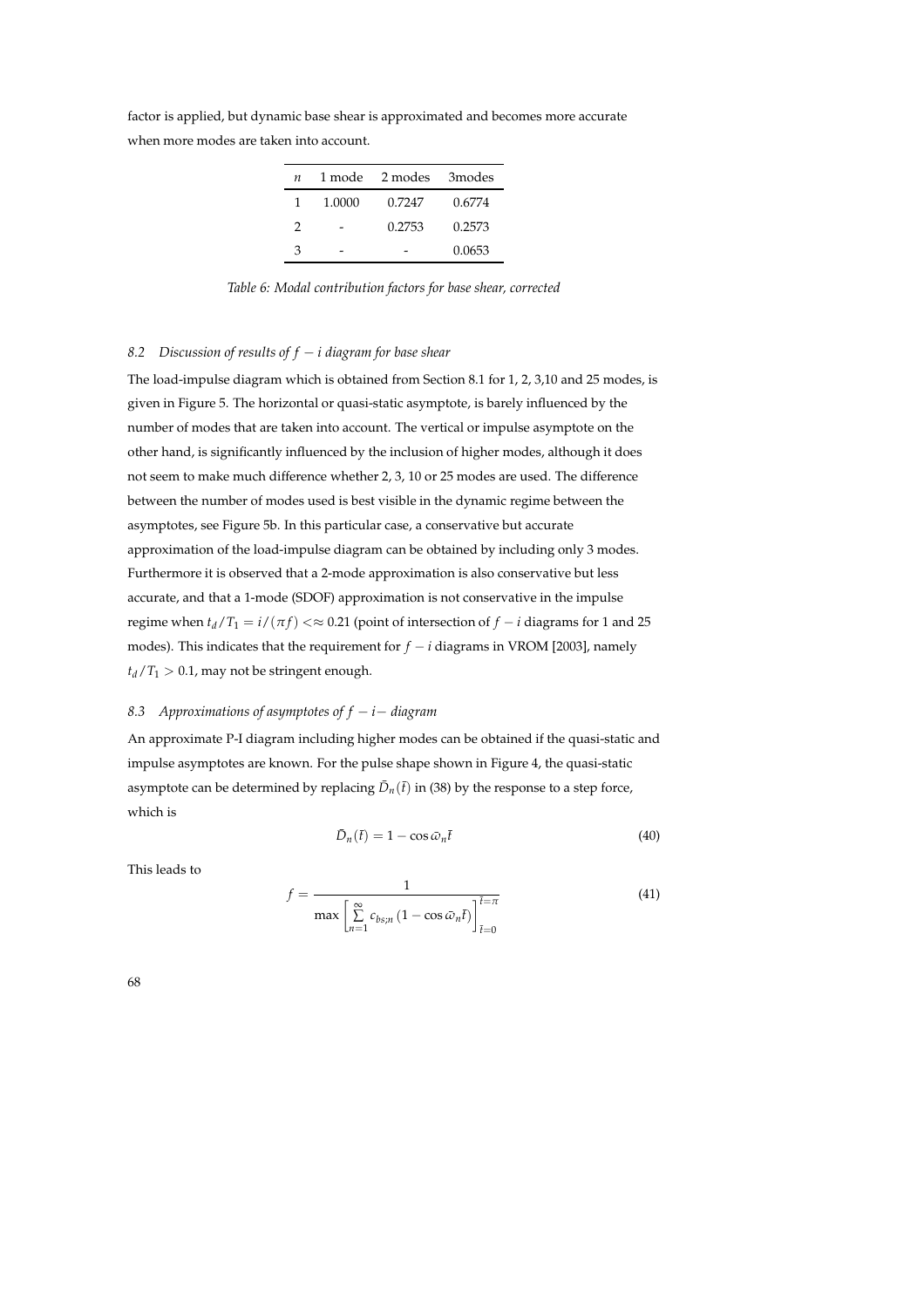

*Figure 5: Dimensionless load-impulse diagram*

The impulse asymptote for any pulse shape can be determined by replacing  $\bar{D}_n(\bar{t})$  by the response to an impulse, which is

$$
\bar{D}_n(\bar{t}) = \frac{\bar{\omega}_n \bar{t}_d}{2} \sin \bar{\omega}_n \bar{t}
$$
\n(42)

Substituting (42) in (39) gives

$$
i = \frac{1}{\max\left[\sum_{n=1}^{\infty} c_{bs;n}\bar{\omega}_n \sin \bar{\omega}_n \bar{t}\right]_{\bar{t}=0}^{\bar{t}=\pi}}
$$
(43)

69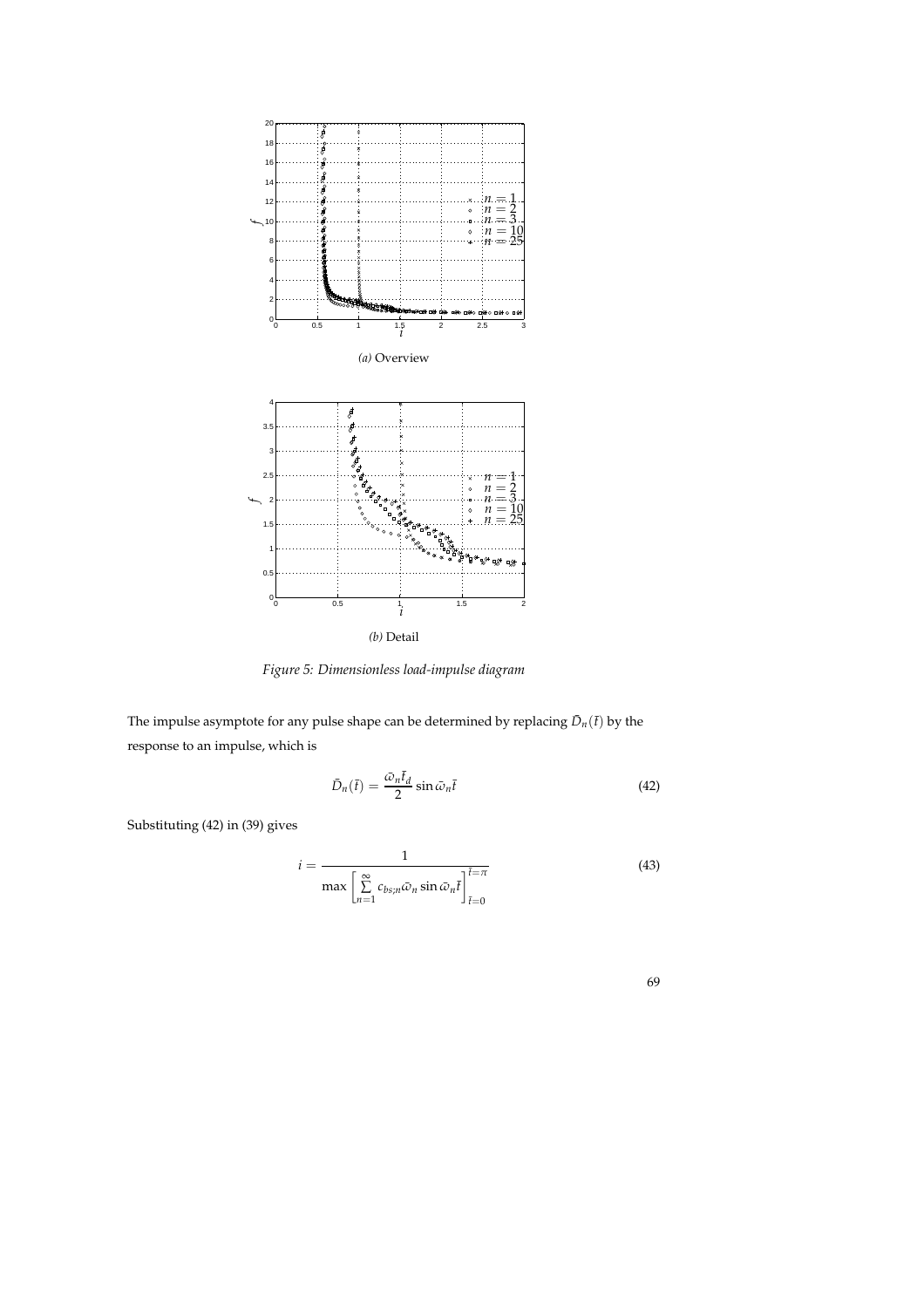#### *8.4 Discussion of results for the f* − *i asymptotes*

The contribution of higher modes to the quasi-static response depends on the modal contribution factor *cbs*;*<sup>n</sup>* . The contribution of higher modes to the impulse response depends on the product of the modal contribution factor and the dimensionless natural frequency  $c_{bs:n}\bar{\omega}_n$ . Therefore, impulse response has more contribution from higher modes than quasi-static response. This is shown in Figure 6.



*Figure 6: Modal contributions for impulse and quasi-static response for 25 modes*

From (41), it is clear that the SDOF quasi-static asymptote is a lower bound for any higher number of DOF, because in this case,  $c_{bs:1} = 1$ , and the maximum of (40) is 2. When higher modes are included, the maxima of  $\bar{D}_n(t)$  are still 2 for every mode, and  $\sum_{n=1}^{\infty} c_{bs;n} = 1$ , but the total maximum, which is the denominator in (41), is slightly lower than 2 due to interactions of the cosine functions. On the other hand, the SDOF impulse asymptote is an upper bound for any higher number of DOF, because  $c_{bs;1}\bar{\omega}_1 = 1$  ( $\bar{\omega}_1 = 1$  by definition) and  $\max(\sin \bar{\omega}_1 \bar{t}) = 1$ . The influence of the higher modes is increased significantly in the impulse regime due to the presence of  $\bar{\omega}_n$  in (43). Due to  $\bar{\omega}_n$ ,  $\sum_{n=1}^{\infty} c_{bs;n} \bar{\omega}_n \gg 1$ , although the total maximum, which is the denominator in (43), is decreased slightly by the interactions of the sine functions.

Technically, the impulse asymptote is not an asymptote, because  $\sum_n c_{bs;n} \bar{\omega}_n$  does not converge. Therefore, infinite modes should be taken into account to determine the impulse asymptote. However, it should be noted that, for practical blast loads on structures or components, higher modes from a certain mode onwards are not in the impulse regime. For example, for 25 modes of the Timoshenko beam in this paper, the dynamic load factors  $\bar{D}_{n;max}$  are given in Figure 7 versus  $\omega_n t_d$ , for  $t_d = 20$  ms, which is a realistic blast load duration. It can be seen that modes 10-25 deviate from the impulse asymptote. This trend would continue if more modes were included. So, although the first 10 modes are in the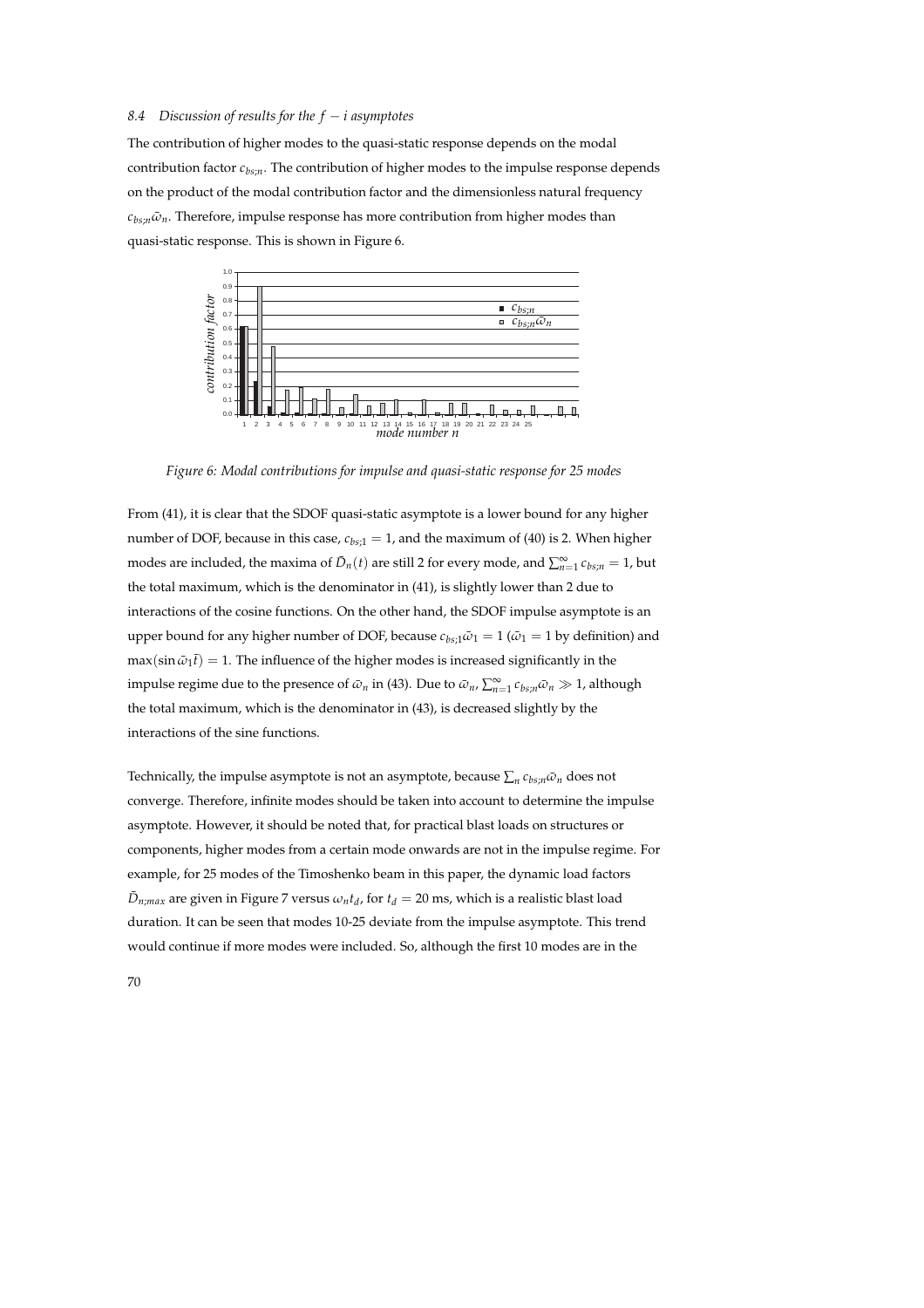impulse regime, there are higher modes which are not. Since there are infinite modes, there are always higher modes not in the impulse regime. These higher modes have generally low contribution factors and lower  $\bar{D}_{n;max}$  than predicted by (42), hence their contribution can be neglected. Consequently, the infinite sum in (43) can be truncated at  $n = N$ depending on the duration of the pulse  $\bar{t}_d$  compared to the natural frequency  $\bar{\omega}_n$  of the mode. The impulse asymptote should also be truncated at the lowest  $\bar{t}_d$  value which is deemed realistic for building practice.



*Figure 7: Dynamic load factor: actual vs impulse for 25 modes,*  $t_d = 20$  *ms* 

The asymptotes, from equations (41) and (43), were evaluated numerically for 1, 2, 3, 10 and 25 modes. The results are shown in Table 7. The quasi-static asymptote of the SDOF case is conservative and can be maintained. The SDOF impulse asymptote is not conservative. The addition of one extra mode shape and natural frequency is already a large improvement compared to SDOF. The numerical values as shown in Table 7 depend on the distribution of contribution factors and natural frequencies. The contribution factors are determined by the spatial distribution of the load and the mode shapes. Mode shapes and natural frequencies depend on material and geometrical properties of the (Timoshenko) beam and on the boundary conditions.

## *8.5 Influence of load distribution on f* − *i diagram*

Using 10 modes, the impulse asymptote of the *f* − *i* diagram was 55.6% of the SDOF impulse asymptote, for a uniform load distribution. For a quadratic load distribution, as in Table 3, the *f* − *i* diagram, determined using the method of Section 8.1, is shown in Figure 8. 25 modes were taken into account. The impulse asymptote is reduced to 22% of the SDOF asymptote (see Table 9). From the intersection of the *f* − *i* diagrams of 1 and 25 modes, it is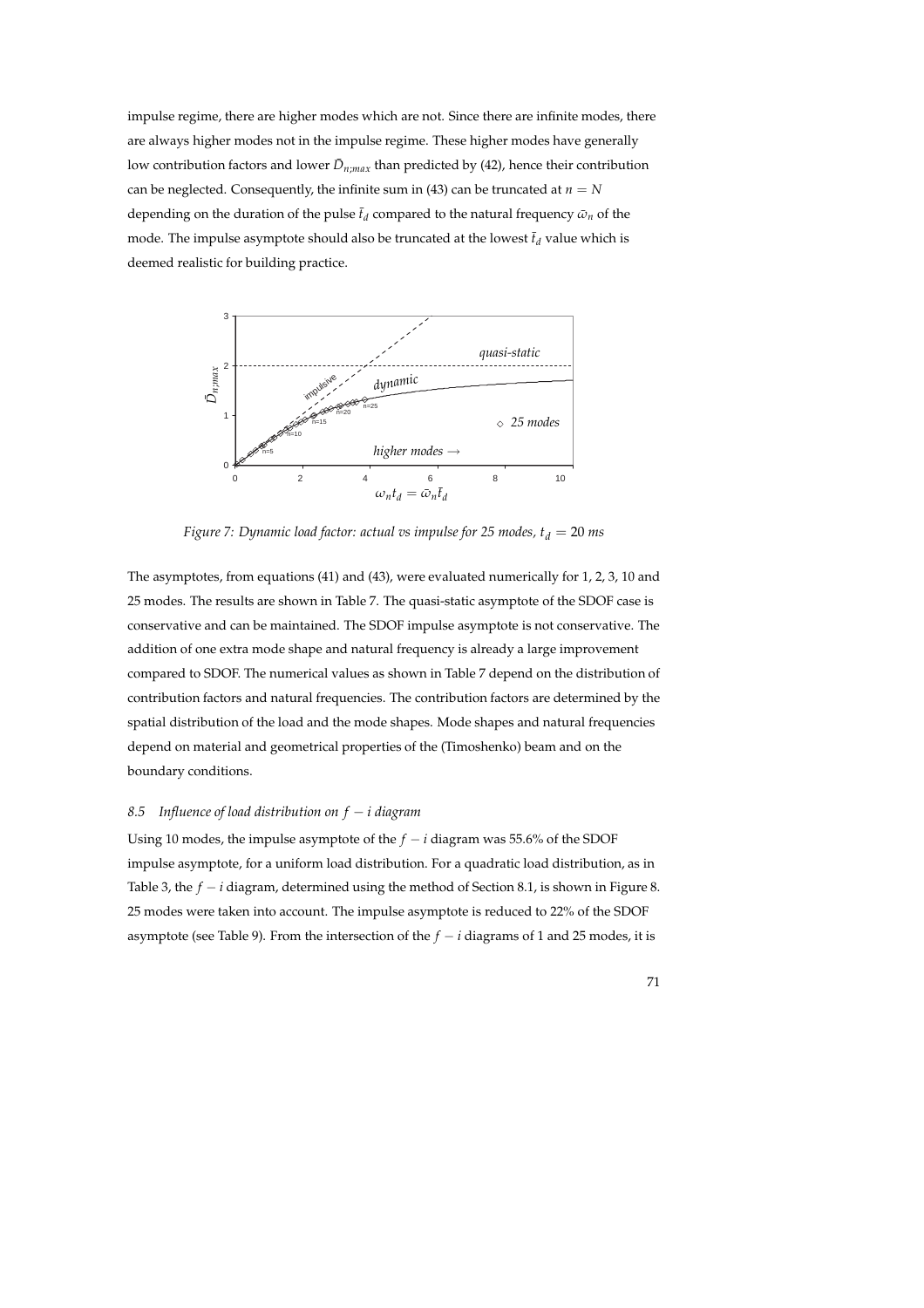| Number of modes |        |        |
|-----------------|--------|--------|
| 1               | 0.5000 | 1.0000 |
| 2               | 0.5367 | 0.5899 |
| 3               | 0.5432 | 0.5711 |
| 10              | 0.5530 | 0.5573 |
| 25              | 0.5580 | 0.5720 |

*Table 7: Asymptotes of f* − *i*−*diagram including higher modes*

| Mode number $n = s = 33.3175$ $s = 6.6635$ |       |       |
|--------------------------------------------|-------|-------|
| 1                                          | 0.613 | 0.615 |
| 2                                          | 0.192 | 0.233 |
| 3                                          | 0.067 | 0.059 |
|                                            | 0.035 | 0.017 |
| 5                                          | 0.022 | 0.014 |

*Table 8: Contribution factors for base shear, influence of slenderness*

concluded that the SDOF diagram is non-conservative for  $t_d/T_1 = i/(\pi f) \ll 0.26$ .

## *8.6 Influence of slenderness on f* − *i diagram*

The *f* − *i* diagrams in the previous sections were determined for a cantilevered Timoshenko beam with a particular slenderness. To gain insight in the behaviour of Euler-Bernouilli beams and more slender Timoshenko beams, the natural frequencies and contribution factors for 25 modes were compared for three Timoshenko beams and one Euler-Bernouilli beam. It was found, that the most significant contribution factors are only slightly influenced by the slenderness, as shown in Table 8, while the natural frequencies for the higher modes increase faster for slender beams, as demonstrated in Figure 9.

Finally, the *f* − *i* diagram for *s* = 33.3175 (5 times the original slenderness), is shown in Figure 10. The combined effects of a quadratic load distribution and an increased slenderness are shown in Figure 11. The impulse asymptote is reduced to 14% and 5% of the SDOF asymptote respectively, as shown in Table 9. From the intersection of the  $f - i$ diagrams of 1 and 25 modes, it is concluded that the SDOF diagram is non-conservative for  $t_d$ /*T*<sub>1</sub> = *i*/(*πf*) <  $\approx$  0.18 and  $t_d$ /*T*<sub>1</sub> <  $\approx$  0.48, for the *f* − *i* diagrams of Figure 10b and 11b.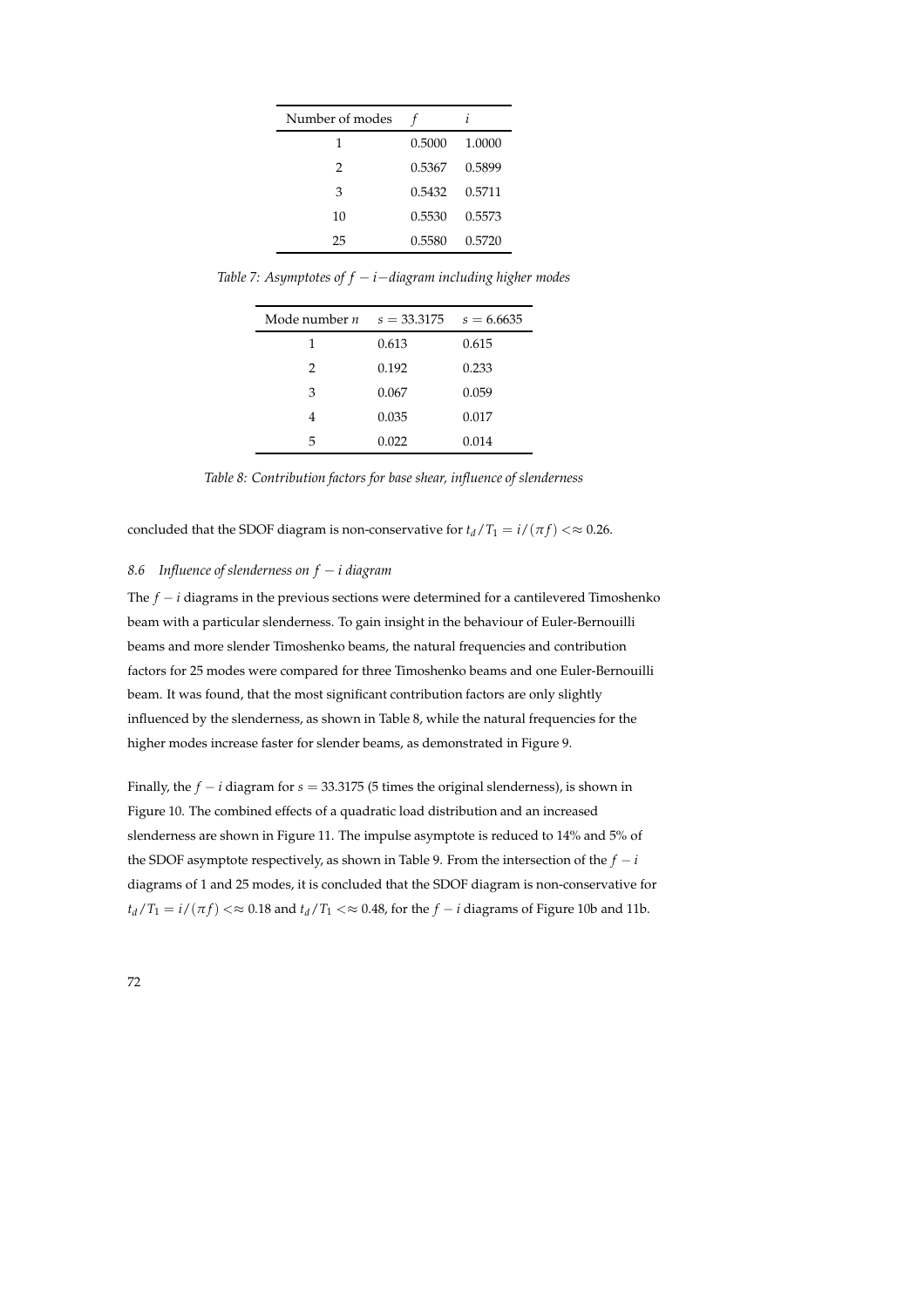

*(b)* Detail

*Figure 8: Dimensionless load-impulse diagram, quadratic load distribution*

## **9 Assumptions**

Before conclusions are drawn, the assumptions, on which the results in this paper are based, are summarized below:

- A cantilevered (clamped-free) Timoshenko beam was investigated, which represents a building structure that exhibits bending and shear deformation.
- Linear-elastic material behaviour was assumed until failure (no ductility), which enabled the use of the mode superposition method.
- The failure criterion was assumed to be independent of the strain rate.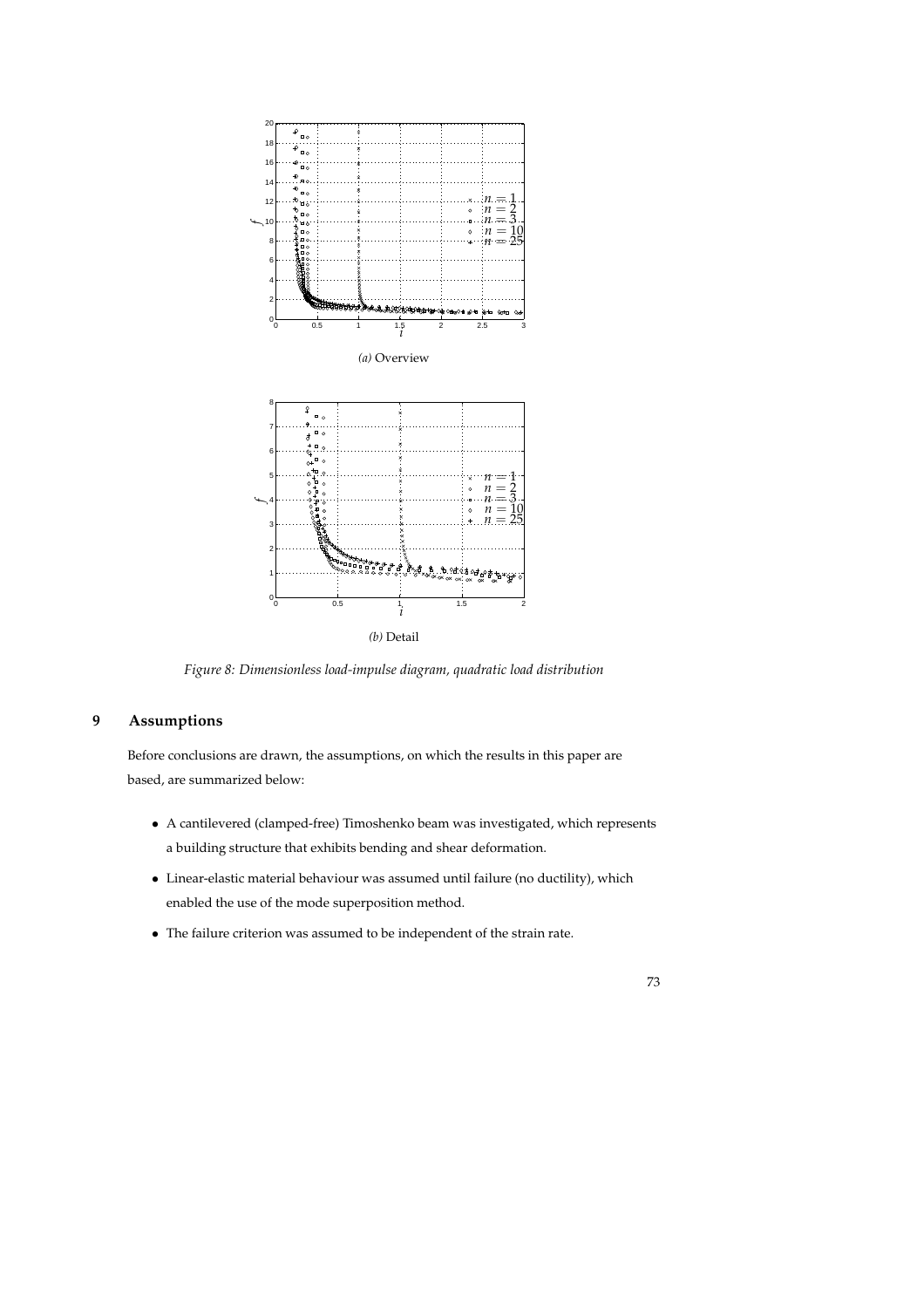

*Figure 9: Natural frequencies, influence of slenderness*

| Method      | Load distribution                            | Slenderness s |        |        |
|-------------|----------------------------------------------|---------------|--------|--------|
| ESM         | any                                          | any           | 0.5000 | 1.0000 |
| <b>MCFM</b> | $\bar{P}(\bar{x}) = \bar{P}_m$               | 6.6635        | 0.5580 | 0.5720 |
|             |                                              | 33.3175       | 0.5586 | 0.1437 |
|             | $\bar{P}(\bar{x}) = 3\bar{P}_m(\bar{x}-1)^2$ | 6.6635        | 0.5887 | 0.2219 |
|             |                                              | 33.3175       | 0.5888 | 0.0541 |

*Table 9: Influence of load distribution and slenderness on asymptotes of f* − *i diagram*

- The pulse shape (load-time history) was assumed as given in Figure 4.
- Maximum response was assumed to occur within the first half period of the first mode.
- Damping was neglected in the calculation, but implicity sufficient damping was assumed, to assure the previous assumption.

## **10 Discussion**

The theoretical study in this paper has focused on the influence of higher modes on the P-I diagram, without considering strain rate effects and non-linear material behaviour (ductility). Comparison of the ESM (SDOF) and the MCFM (including higher modes) showed that:

- The impulse asymptote of the ESM is non-conservative. Moreover, it is not technically an asymptote.
- The shape of the P-I diagram including higher modes deviates significantly from the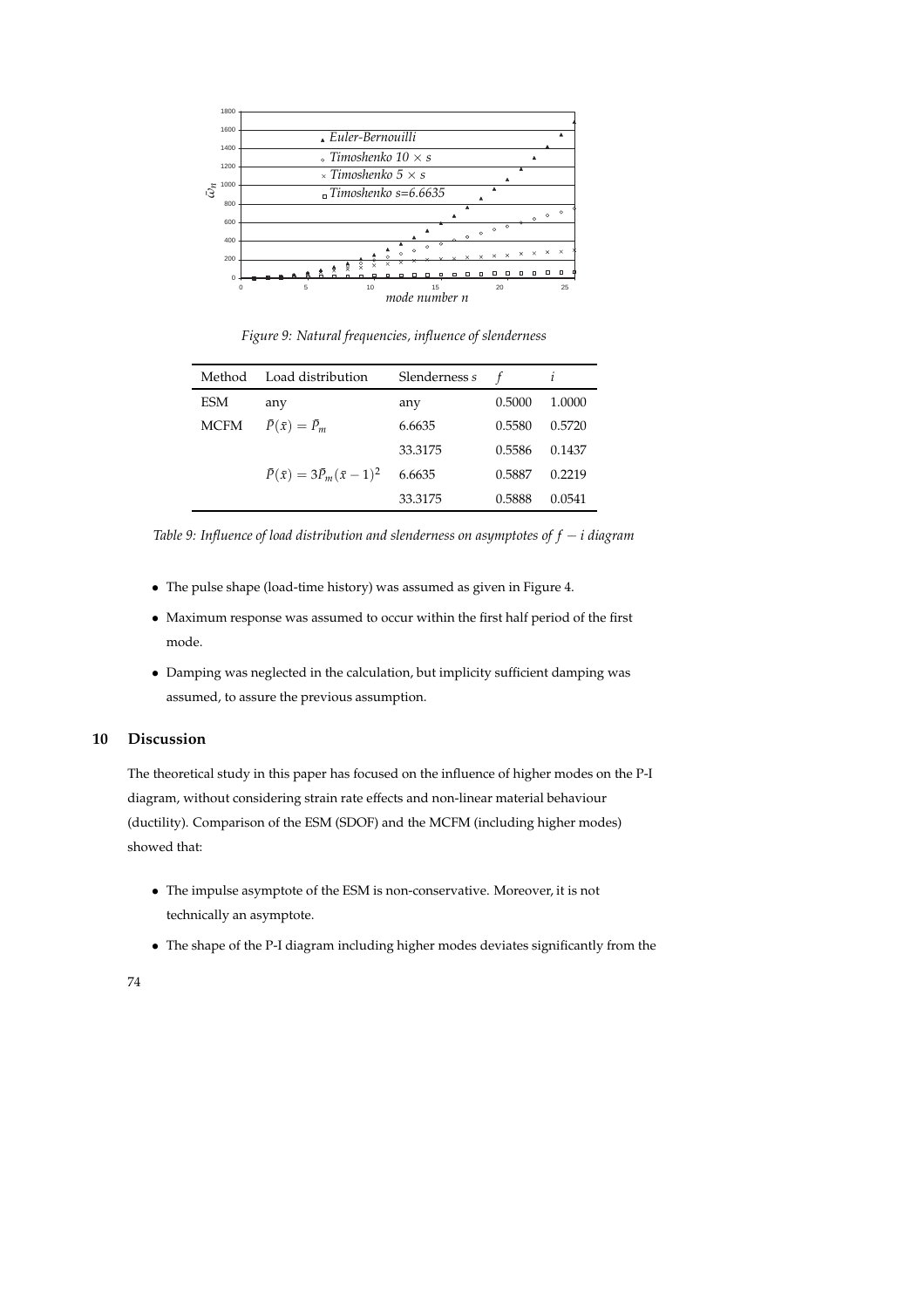

*(b)* Detail

*Figure 10: Dimensionless load-impulse diagram, uniform load distribution,*  $s = 33.3175$ 

hyperbolic shape of the SDOF P-I diagram, most noticeably in the dynamic regime.

• The quasi-static asymptote of the SDOF P-I diagram is conservative.

However, two main aspects that influence the response to blast loading were neglected in this paper, namely strain rate effects and ductility. Consequences of these and other assumptions, which have been described in Section 9, are evaluated here.

• A cantilevered (clamped-free) Timoshenko beam was investigated, representing a building structure. However, building components, for which P-I diagrams are generally used, have different boundary conditions and slenderness. It is expected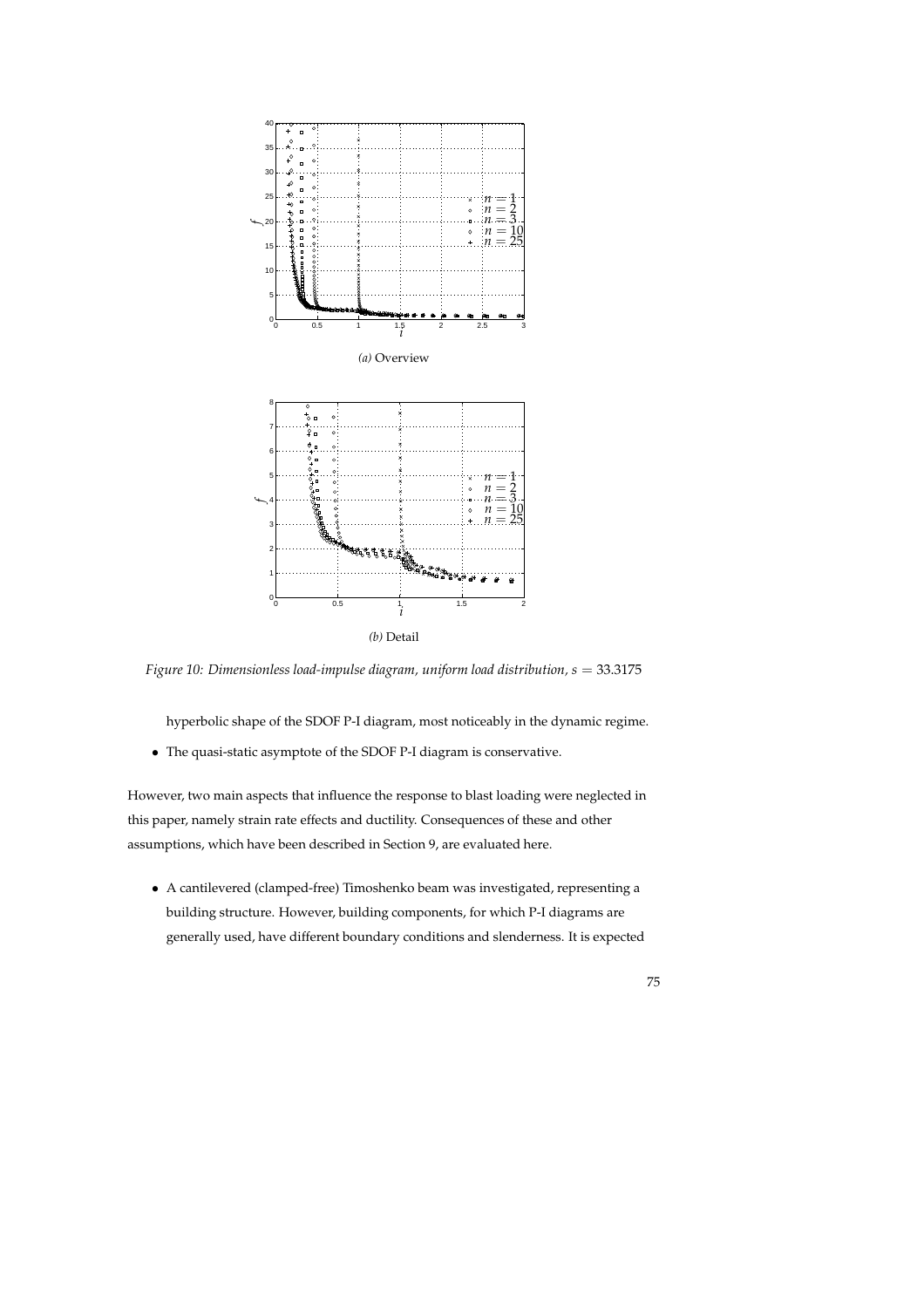

*Figure 11: Dimensionless load-impulse diagram, quadratic load distribution, s* = 33.3175

that the MCFM will give similar results for Timoshenko beams with different boundary conditions. It has been demonstrated in this paper, that the influence of higher modes increases with increasing slenderness of the beam, and is highest for Euller-Bernouilli beams.

• Linear-elastic material behaviour was assumed, but response of building components to blast loading will generally be non-linear. Non-linear material behaviour (plasticity, ductility) is difficult to take into account in higher mode response. As a damage criterion, the plastic moment and shear capacity could be applied. However, the formation of plastic hinges changes the mode shapes, until enough hinges are formed for a failure mechanism. Neglecting ductility, as in this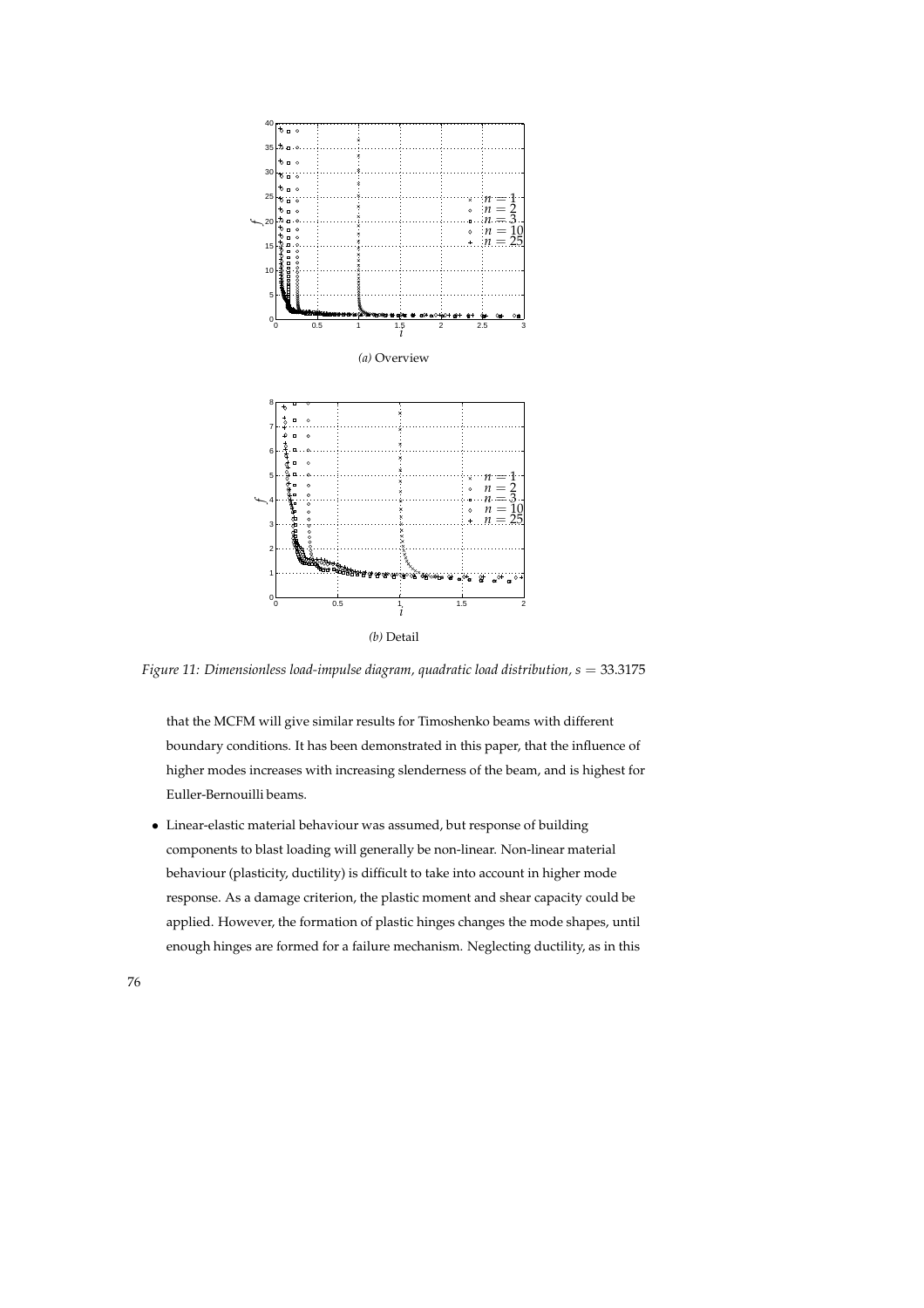paper, is over-conservative.

- The strain-rate effect, which was neglected in this paper, is expected to have a significant influence on the response to blast loading. For structural steel, the yield and ultimate strength are increased at increased strain rates, but the ductility is decreased. Higher modes respond faster than the first mode and therefore cause higher strain rates. In the impulse regime, where the higher modes have a significant influence on the response, strain rate effects are expected to be more important than ductility. In the quasi-static regime, where higher modes contribute less to the response, it is expected that ductility is more important. Both strain rate effects and ductility increase the damage criterion, so neglecting these aspects is over-conservative. It would be interesting, as a next step, to investigate linear-elastic behaviour in combination with strain rate effects, using the method of this paper. These results could be compared to a FE analysis which also includes non-linear material behaviour, such as Shi et al. [2008].
- The pulse shape (load-time history) was assumed as given in Figure 4. The impulse and quasi-static asymptotes are not affected by the pulse shape (if maximum load occurs at  $t = 0$ ). Therefore, the selected pulse shape is of minor importance.
- The maximum response was assumed to occur within the first half period of the first mode. In the quasi-static and dynamic regime, for decaying blast loads, this is true because the maximum response is governed by the load, which is maximal at  $t = 0$ . The maximum response occurs during or close to the forced vibration part of the response. In the impulse regime, the maximum response is governed by the impulse and the maximum response occurs during the free vibration part of the response, which is a sum of sine functions as shown in the denominator of (43). Since the period of this response is much larger than the first mode period  $T_1$ , the maximum of undamped response can occur after  $t = T_1$ . Therefore, sufficient damping has to be assumed to reduce peaks that occur after  $t = T_1$ .
- Damping was neglected in the calculations, but implicitly enough damping was assumed, to ensure that the maximum response occurred within the first half period of the first mode ( $0 \le t \le T_1/2$ ). This assumption is only needed in the impulse regime. Since response in the impulse regime is governed by higher modes, which are damped faster than the first mode, this assumption was deemed acceptable.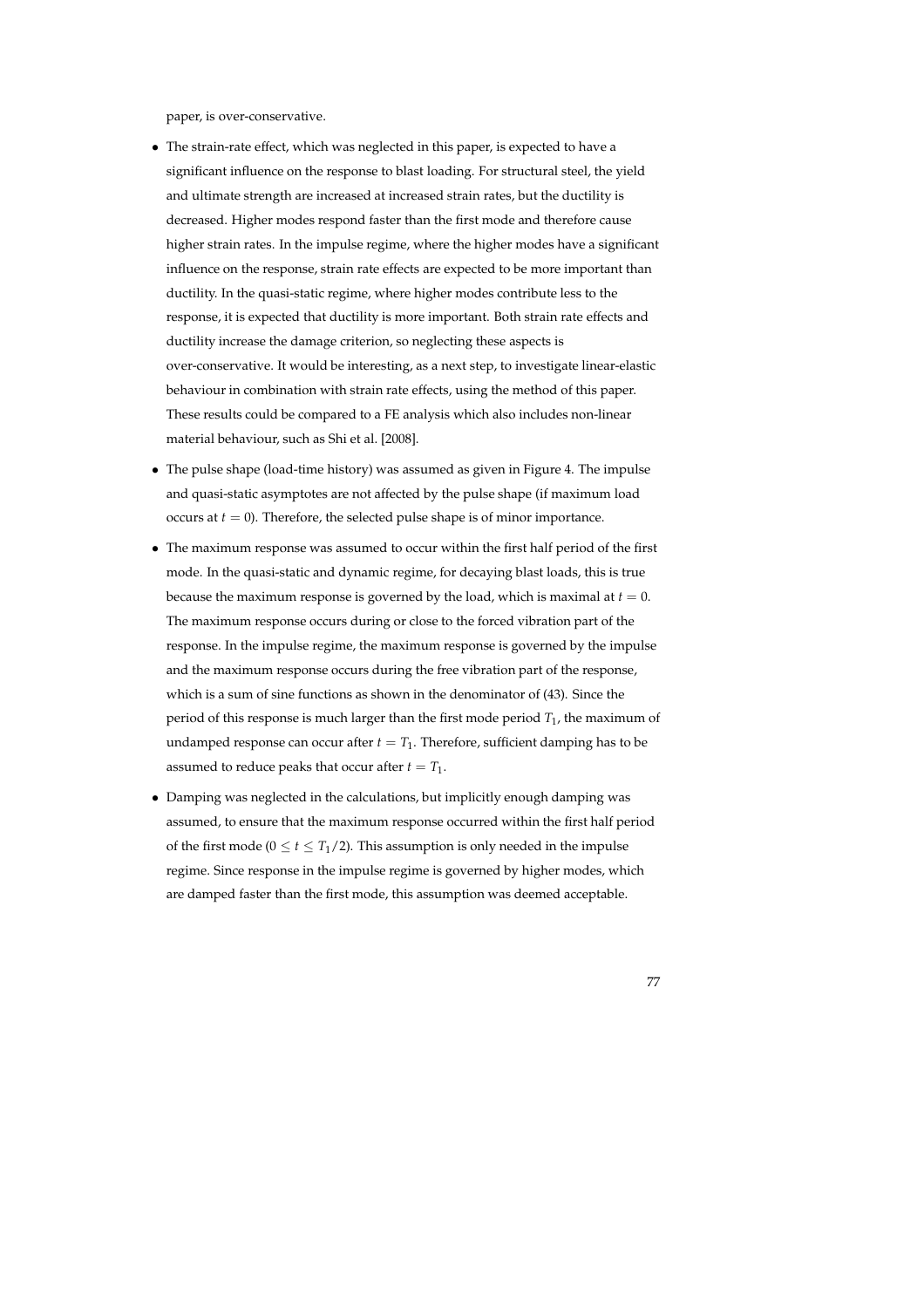## **11 Conclusions**

- A Modal Contribution Factor Method, which takes into account the influence of higher modes on P-I diagrams for blast loading, was developed in this paper, based on Chopra [1995] and Han et al. [1999]. The method uses mode superposition, which requires linear-elastic material behaviour and knowledge of the mode shapes and natural frequencies. Strain-rate effects are neglected.
- Modal contributions factors for base shear and base moment were derived, which represent the contribution of a mode to the total base shear or total base moment in percent. This enables the user to assess which modes need to be taken into account.
- For the linear-elastic cantilevered Timoshenko beam, the shape of the P-I diagram including higher modes deviates significantly from the hyperbolic shape of the SDOF P-I diagram. Technically, there is no impulsive asymptote.
- For the linear-elastic cantilevered Timoshenko beam, the response in the impulse and dynamic regime is underestimated by the Equivalent SDOF Method.

### **12 Recommendations**

- P-I diagrams to asses response of building structures to blast loading are only valuable when the building facade remains intact. It is likely that building components will fail before the building structure does, because they respond faster. Therefore, building components should be assessed before assessing the building structure as a whole.
- For engineering practice, the advice is to apply the Equivalent SDOF Method and P-I diagrams resulting from it, with great care, especially for  $t_d/T_1 \leq 0.2$  and for non-uniform spatial blast load distributions. If the mode shapes are known, the contribution factors can be determined for a specific spatial load distribution, to assess the influence of higher modes. The MCFM can also be adapted for discrete finite element (FE) models, using matrix notation. The modal contribution factors can then be determined, after the mode shapes have been obtained by modal analysis with a FE program.
- The possibility to include the strain-rate effect in the Modal Contribution Factor Method by coupling damage criterion (failure at yield stress) and strain rate should be investigated. By comparison with finite element analysis, such as Shi et al. [2008], the separate effects of strain rate and non-linear material behaviour, could be made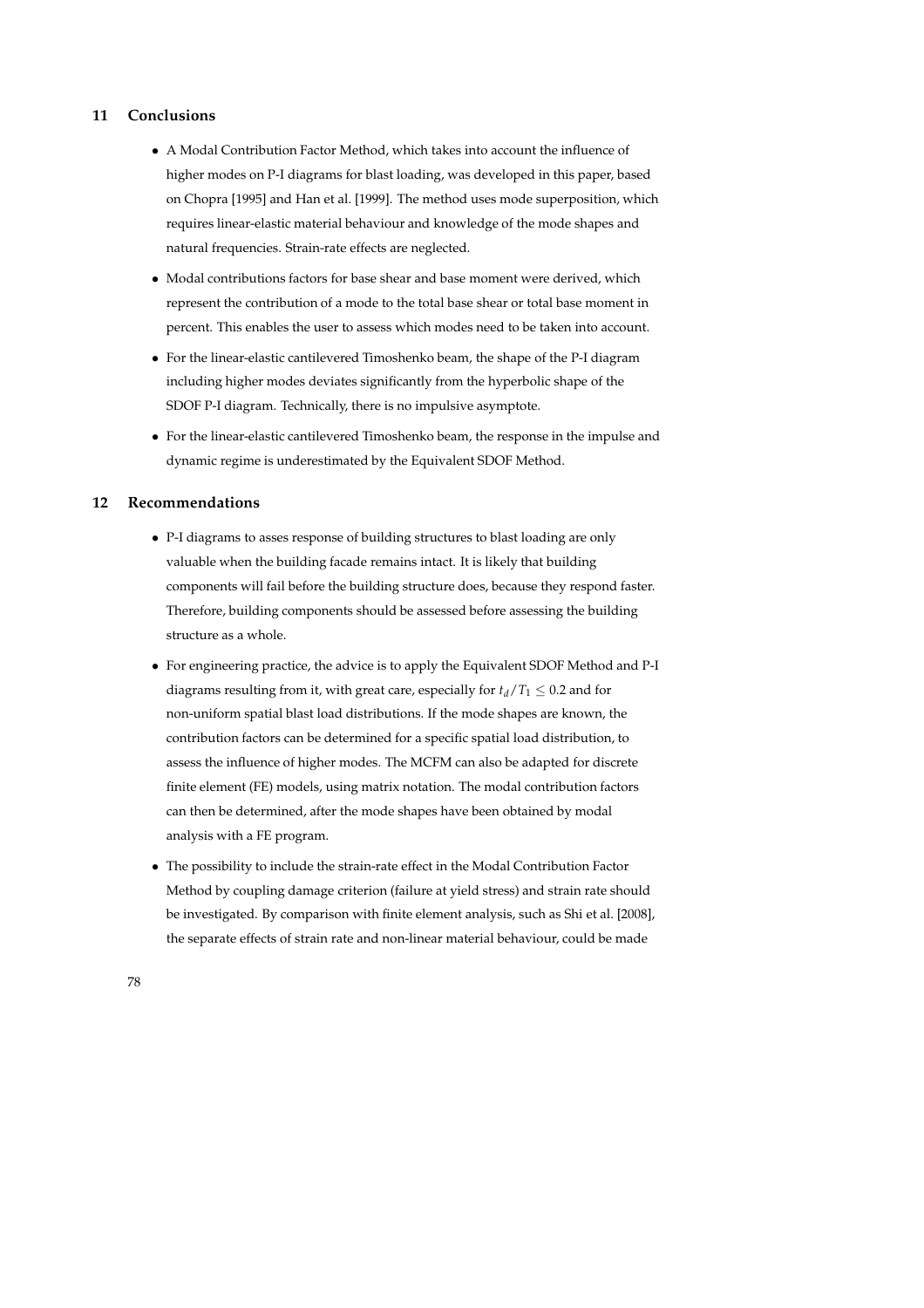clear. For materials such as structural steel, with increased strength but decreased ductility at high strain rates, it might be possible to accurately approximate the asymptotes of the P-I diagram. The quasi-static asymptote may be approximated with the ESM including an average strain rate effect and non-linear material behaviour, while the impulsive asymptote may be determined with the MCFM, including higher modes and strain rate effects, but excluding non-linear material behaviour.

- Linear-elastic material behaviour is unrealistic for response to blast loading. When material behaviour is non-linear and higher modes and strain rate effects have to be included, non-linear FE simulations, such as Shi et al. [2008], may be the only option. The shape of the P-I diagram should result directly from these simulations, instead of assuming a hyperbolic shape.
- The boundary conditions chosen in this paper (clamped-free) where based on a building structure as a whole. Other boundary conditions such as hinged-hinge and clamped-clamped, which are more common for structural components, should be investigated. Also the influence of an axial load should be taken into account, to extend the problem to columns. Shear deformation and rotary inertia should be included.

## **References**

- G. R. Abrahamson and H. E. Lindberg. Peak load-impulse characterization of critical pulse loads in structural dynamics. *Nuclear Engineering and Design*, 37:35–46, January 1976.
- M. Y. H. Bangash. *Impact and explosion, Analysis and design*. Blackwell Scientific Publications, 1993. ISBN 0-632-02501-8.
- J. M. Biggs. *Introduction to Structural Dynamics*. McGraw-Hill, 1964. ISBN 07-005255-7.
- A. K. Chopra. *Dynamics of structures Theory and applications to earthquake engineering*. Prentice Hall International Series in Civil Engineering and Engineering Mechanics. Prentice Hall, New Jersey, 1995. ISBN 0-13-855214-2.
- A. Soleiman Fallah and L. A. Louca. Pressure-impulse diagrams for elastic-plastic-hardening and softening single-degree-of-freedom models subjected to blast loading. *Journal of Impact Engineering*, 34:823–842, 2007.
- S. M. Han, H. Benaroya, and T. Wei. Dynamics of transversely vibrating beams using four engineering theories. *Journal of Sound and Vibration*, 225(5):935–988, 1999.
- A. J. Kappos, editor. *Dynamic loading and design of structures*, chapter Loading from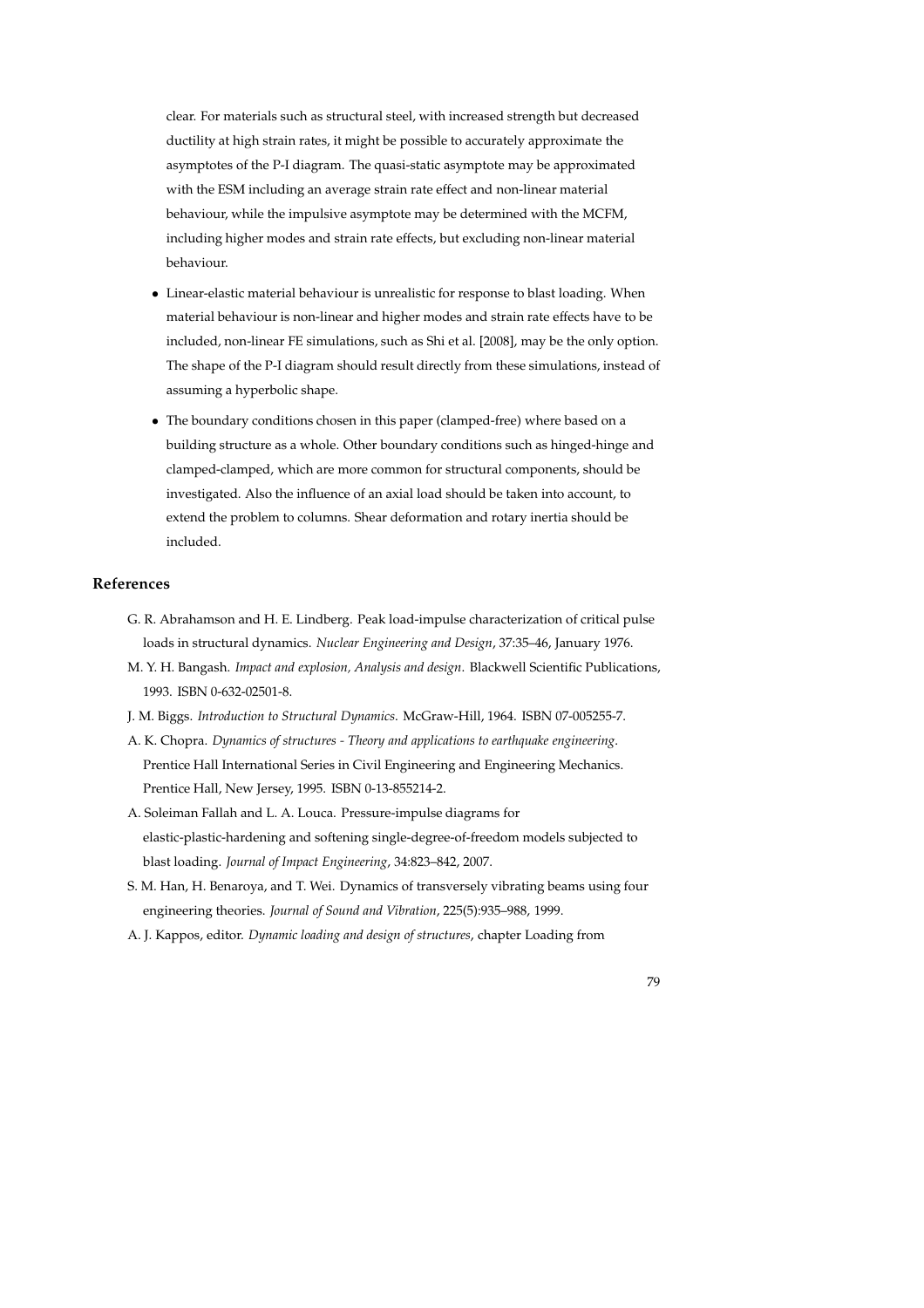explosions and impact, pages 231–284. Spon Press, London, 2002.

- W. Karthaus and J. W. Leussink. Dynamic loading: more than just a dynamic load factor. *Proceedings of the First Symposium on the Interaction of nonnuclear munitions with structures*, 1983.
- T. Krauthammer, S. Astarlioglu, J. Blasko, T. B. Soh, and P. H. Ng. Pressure-impulse diagrams for the behavior assessment of structural components. *International Journal of Impact Engineering*, 35:771–783, 2008.
- Q. M. Li and H. Meng. Pressure-impulse diagram for blast loads based on dimensional analysis and single-degree-of-freedom model. *Journal of engineering mechanics*, 128(1): 87–92, 2002a.
- Q. M. Li and H. Meng. Pulse loading shape effects on pressure-impulse diagram of an elastic-plastic, single-degree-of-freedom structural model. *International journal of mechanical sciences*, 44:1985–1998, 2002b.
- G. W. Ma, H. J. Shi, and D. W. Shu. P-i diagram method for combined failure modes of rigid-plastic beams. *International Journal of Impact Engineering*, 34:1081–1094, 2007.
- Y. Shi, H. Hao, and Z.-X. Li. Numerical derivation of pressure-impulse diagrams for prediction of rc column damage to blast loads. *International Journal of Impact Engineering*, 35:1213–1227, 2008.
- P. D. Smith and J. G. Hetherington. *Blast and Ballistic Loading of Structures*. Elsevier Science. Butterworth-Heinemann, Oxford, 1994. ISBN 0-7506-2024-2.
- W. T. Thomson. *Theory of vibration with applications*. Prentice Hall, 1988. ISBN 0-04-445069-9.
- US Army, Navy and Air Force. Structures to resist the effect of accidental explosions. Technical report, Departments of the US Army, Navy and Air Force, 1990.
- L. J. Van der Meer. Dynamic response of high-rise building structures to blast loading. Master's thesis, Eindhoven University of Technology, 2008. Research report A-2008.3, O-2008.8.
- VROM. Publicatiereeks gevaarlijke stoffen 1, deel 2b: Effecten van explosie op constructies (in Dutch). Technical report, Ministerie van Binnenlandse Zaken en Koninkrijksrelaties, Ministerie van Verkeer en Waterstaat, 2003.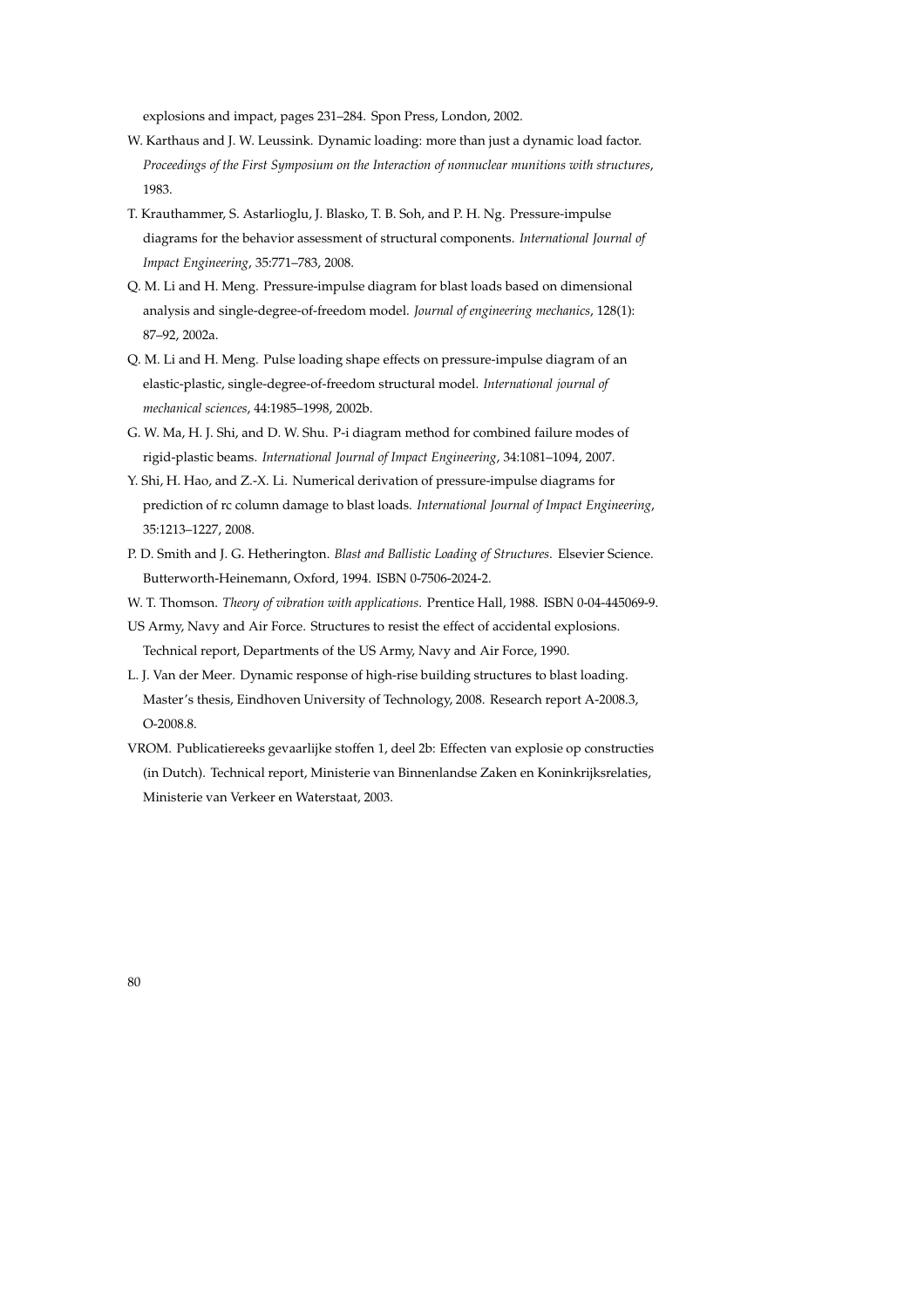## **A List of symbols**

All dimensionless parameters which have a dimensional equivalent are denoted with a bar. For example, the dimensional parameter *a* has a dimensionless equivalent  $\bar{a}$ .

| А                            | area of beam cross section in m <sup>2</sup>                  |
|------------------------------|---------------------------------------------------------------|
| $a_c$                        | critical wave number as in (8)                                |
| $a_n$                        | first wave number of mode n                                   |
| α                            | $\gamma^2/s^2$                                                |
| $b_n$                        | second wave number of mode $n$                                |
| β                            | a factor depending on pulse shape                             |
| $C_n$                        | constant which determines amplitude of mode shape             |
| $c_{bs:n}$                   | modal contribution factor for base shear                      |
| $\bar{D}_n(\bar{t})$         | time dependent dynamic load factor                            |
| $\bar{D}_{n;max}$            | dynamic load factor                                           |
| $\delta_{nm}$                | Kronecker delta which is 1 as $n = m$ and 0 otherwise         |
| Е                            | Young's modulus in $N/m^2$                                    |
| ε                            | fraction of total response that is not accounted for          |
| $F_{eq}$                     | equivalent load                                               |
| $F_n$                        | participation factor as in (14)                               |
| $\bar{F}(\bar{t})$           | dimensionless pulse shape as in (12)                          |
| f                            | dimensionless load as in (38)                                 |
| $\Psi_n(\bar{x})$            | mode shape for rotation due to bending moment                 |
| $\varphi_n(\bar{x})$         | rotation due to bending moment in mode $n$                    |
| G                            | Shear modulus in $N/m^2$                                      |
| γ                            | material parameter as in (3)                                  |
| Н                            | height of beam in x-direction in m                            |
| I                            | second moment of area of beam cross section in m <sup>4</sup> |
| i                            | dimensionless impulse as in (39)                              |
| $\mathfrak{z}$               | imaginary unit                                                |
| $K_{eq}$                     | equivalent stiffness                                          |
| т                            | mass per unit length in kg/m                                  |
| m                            | $mH^4\omega_1^2/EI$                                           |
| $M_{eq}$                     | equivalent mass                                               |
| $\mu(x,t)$                   | moment in mode $n$                                            |
| $\bar{\mu}(\bar{x},\bar{t})$ | $\mu(\bar{x},\bar{t})H/EI$                                    |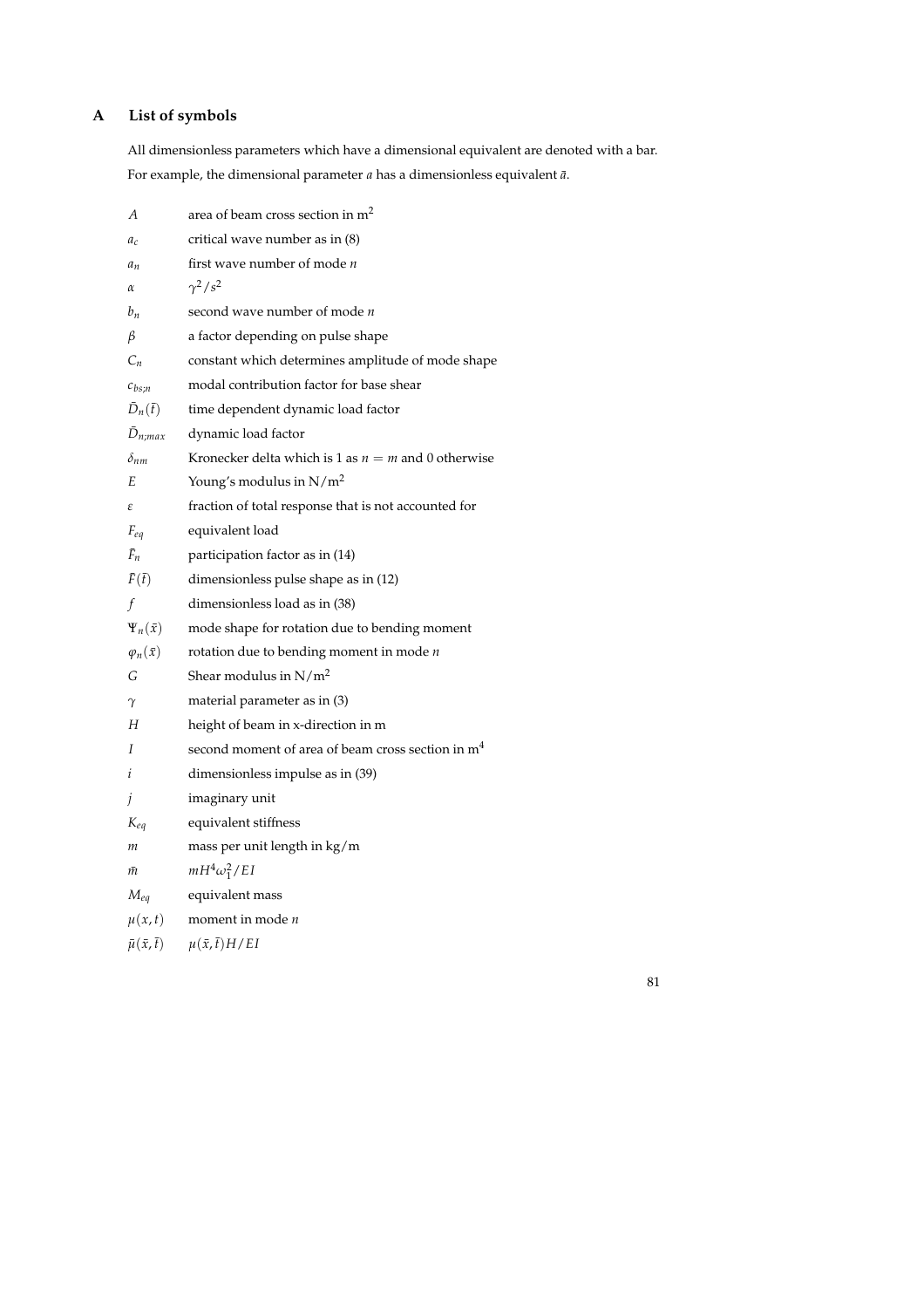| $\bar{\mu}_b(\bar{t})$       | base moment response of mode <i>n</i>                              |
|------------------------------|--------------------------------------------------------------------|
| $\bar{\mu}_{b;c}$            | critical base moment                                               |
| $\mu_{b;n}$                  | base moment in mode <i>n</i>                                       |
| $\bar{\mu}_{b;st}$           | static base moment: $\int_0^1 \bar{x} \bar{P}(\bar{x}) d\bar{x}$   |
| $\bar{M}_n(\bar{x})$         | spatial distribution of internal moments in mode $n$               |
| п                            | mode number                                                        |
| $\omega_1$                   | fundamental natural frequency in rad                               |
| $\omega_{1;st}$              | fundamental natural frequency by ESM using $\bar{y}_{st}(\bar{x})$ |
| $\omega_n$                   | natural frequency in rad                                           |
| $\bar{\omega}_n$             | $\omega_n/\omega_1$ .                                              |
| P(x)                         | spatial load distribution in N/m                                   |
| $\bar{P}(\bar{x})$           | $P(\bar{x})H^3/EI$                                                 |
| $P_m$                        | uniform load distribution in N/m                                   |
| $\bar{P}_m$                  | $\bar{P}_m H^3/EI$                                                 |
| $r_c$                        | critical response quantity                                         |
| $r_{dyn}$                    | dynamic response                                                   |
| $r_{st}$                     | static response                                                    |
| S                            | geometry parameter: slenderness ratio as in (3)                    |
| t                            | time in s                                                          |
| Ŧ                            | $\omega_1 t$                                                       |
| $t_d$                        | blast duration in s                                                |
| $\bar{t}_d$                  | $\omega_1 t_d$                                                     |
| $T_n$                        | natural period of $n^{th}$ mode                                    |
| $u(t-t_0)$                   | unit step function which is 0 before $t_0$ and 1 after $t_0$       |
| $\bar{V}_n(\bar{x})$         | spatial distribution of internal shear forces                      |
| $\bar{v}_b(\bar{t})$         | base shear response of mode $n$                                    |
| $\bar{v}_{b,c}$              | critical base shear                                                |
| $\bar{v}_{b;ds}$             | internal base shear in static deflected shape                      |
| $\bar{v}_{b;ms}$             | internal base shear in first mode shape                            |
| $\bar{v}_{b;n}$              | base shear in mode n                                               |
| $\bar{v}_{b;st}$             | static base shear: $\int_0^1 \bar{P}(\bar{x}) d\bar{x}$            |
| $v_n(x,t)$                   | shear in mode $n$                                                  |
| $\bar{v}_m(\bar{x},\bar{t})$ | $v_n(\bar{x},\bar{t})H^2/EI$                                       |
| $W_n(x)$                     | mode shape for transverse deflection including shear               |
| $\bar{W}_n(\bar{x})$         | $W_n(\bar{x})/H$                                                   |